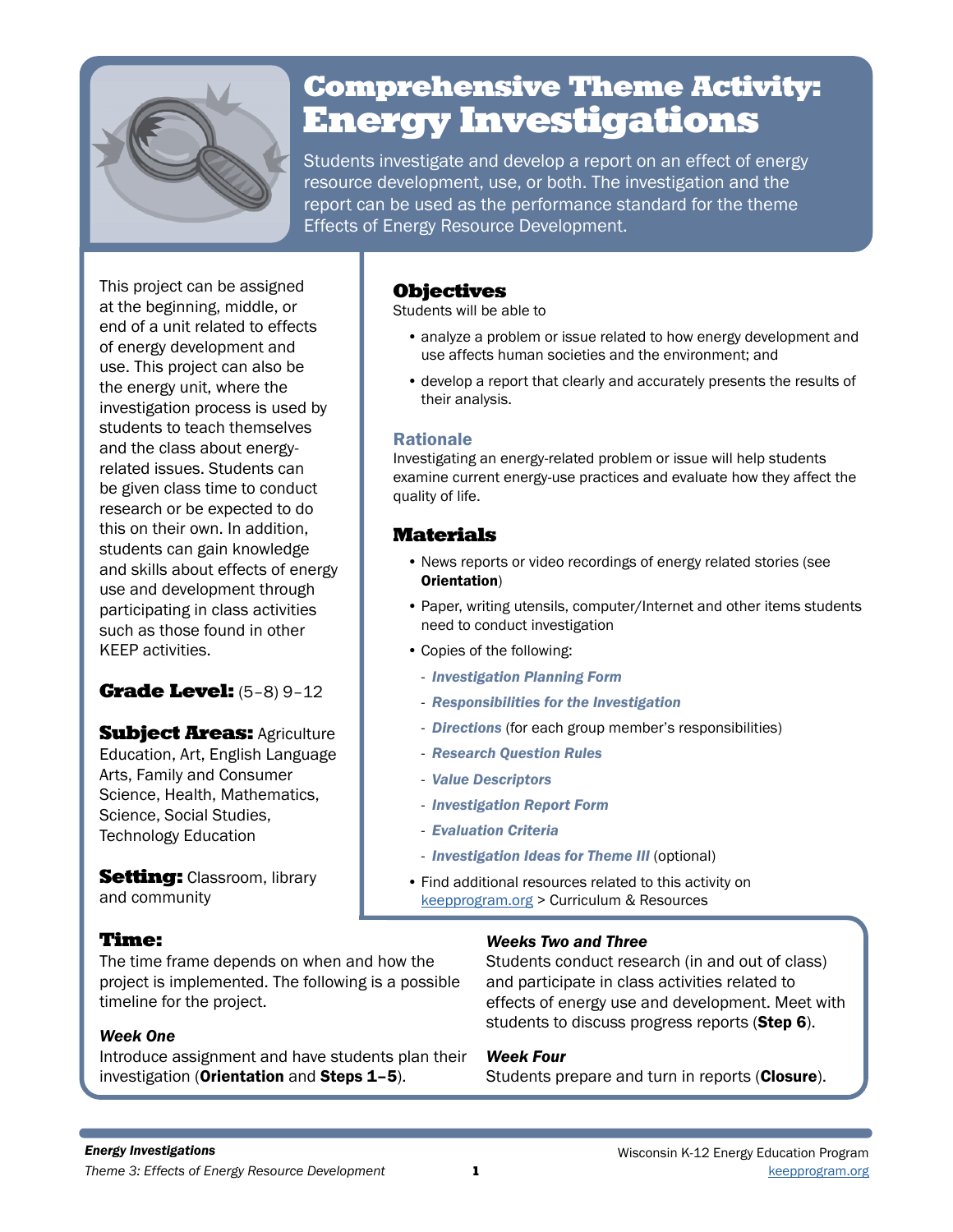# **Background**

Most Americans are aware of the benefits that plentiful supplies of energy bring our society. We have superhighways, heating and air conditioning, and electricity to power our appliances. These benefits influence living standards, job availability, and aspects of our political structure. On the other hand, most Americans are aware of many environmental problems in our nation. Concerns such as acid rain, smog, fracking and oil spills are frequently in the news. However, not many Americans relate their energy use to these environmental problems. As much as 90 percent of our pollution can be tied to energy consumption. The purpose of the theme "Effects of Energy Resource Development" is for students to investigate the positive and negative influences energy development and use is having on our lives and on the environment.

A positive effect of energy resource development and use could be the economic benefits students receive by having a parent employed in the energy field. Nuclear waste is an example of a negative effect of energy resource development. Students may want to investigate some aspect of energy use that has both positive and negative attributes (for example, government regulations created to monitor energy-related pollution). The effects can range from the personal level (such as food consumption), to the community or regional level (a leaky fuel storage tank), to state level (transportation and tourism), to the national level (federal regulations), or international level (acid rain).

Household energy consumption is a good place to begin looking at the effects of energy development and use. End use surveys can be used to learn the contribution of energy costs to budget (see the activities "At Watt Rate?" and "The Cost of Using Energy"). These findings may lead to further investigation. For example, students could examine what people are doing to reduce energy costs.

Often, the energy effect that students investigate will involve an issue. An issue occurs when people have differing views about something. These issues dispute both positive and negative effects of energy use.

Chances are, no matter what the situation, some people will like it and others will not. Peoples' views are influenced by their differing beliefs and values. Beliefs are what people think is true. Values are the importance a person (or a group) puts on something (see *Value Descriptors*).

People's values are developed throughout their lifetimes and are influenced by a variety of factors including their culture and environment. In Wisconsin, differing values often clash over dam building, power plant or transmission line siting, and road location. Directly or indirectly, all these issues involve energy.

# Procedure

### **Orientation**

Several weeks prior to this activity, if possible, have students collect news stories related to an effect of energy resource development. Students can use a portfolio system, such as the "Energy Learning Log" in the Appendix, to organize the news into categories (e.g. local, regional, state, national, or international; which energy resource is being used; the end use of energy; and so forth).

Ask students to watch or read one or more news reports or presentations about an effect of energy use or development. Discuss why these forms of communication are effective. Mention the importance of being informed and being able to appreciate the ways that human emotion and values contribute to headline news. Have students identify the components and style of the news stories. For example, how did the reporters keep the viewers' or readers' attention? Did they tell a story or present a series of facts? Was there any mystery involved? Did they present the viewpoints of different people?

Tell students that they are going to become investigative reporters. Their mission is to seek out news related to energy development and use and to analyze how human lives, the environment, or both have been affected by energy.

### **Steps**

- 1. *Divide the class into cooperative working groups of three or four.* See Step 4 for information about student responsibilities. NOTE: The procedure is written for students working in groups; however, it can be adapted for a whole class or an individual project.
- 2. *Outline the components of the project and discuss evaluation criteria.* Hand out copies of and discuss the *Investigation Planning Form*. Provide copies of and discuss the *Evaluation Criteria* for the project. Adapt the criteria based on the expectations of the project as needed.
- 3. *Have students decide on an energy effect to*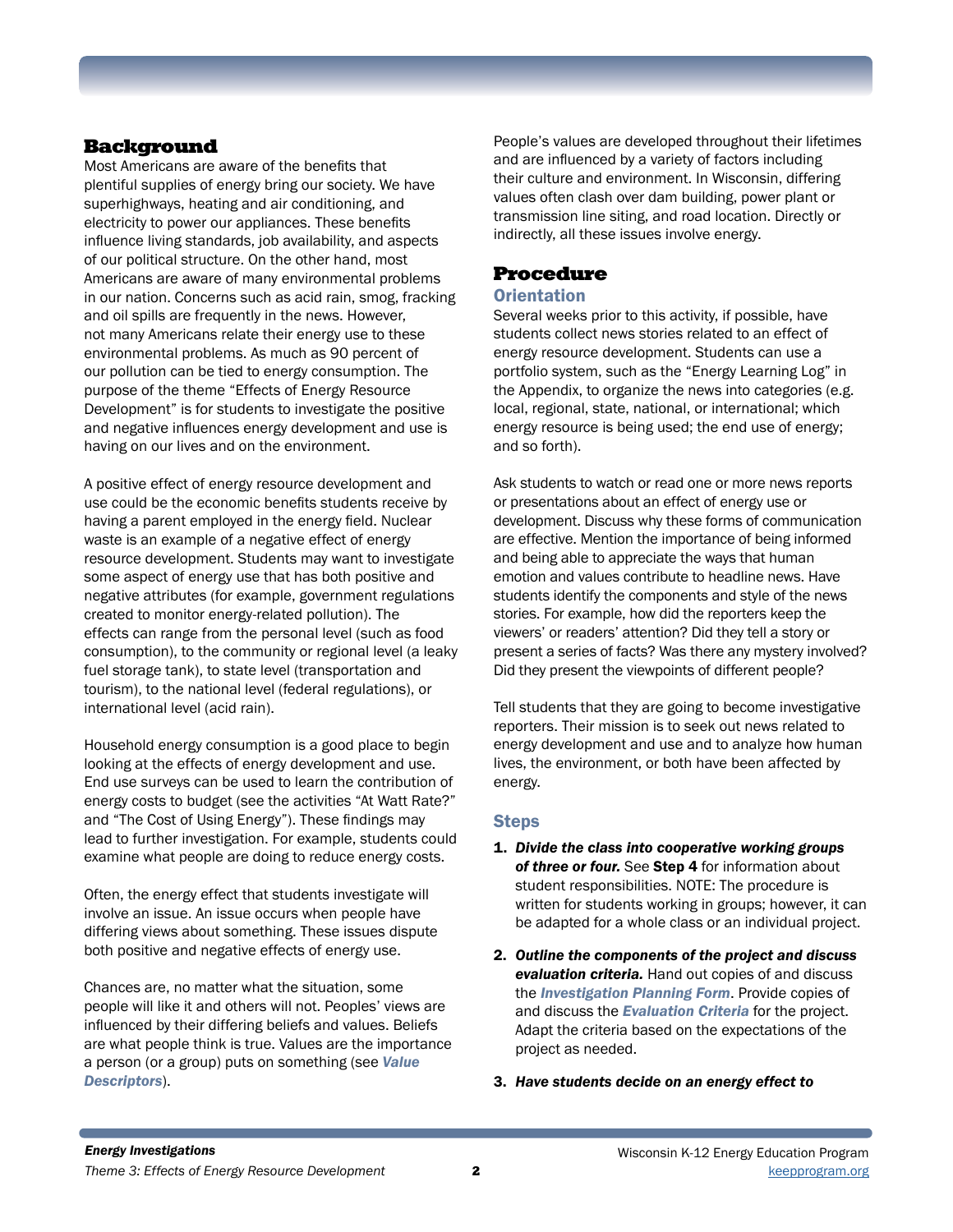*investigate (energy effect = effect of energy development, use, or both).* Students who have been keeping *Energy Learning Logs* of energy-related news can use these as a source for investigation ideas. *Investigation Ideas for Theme III* also provides students with a variety of topics. If students have several ideas and need to select just one, have students prioritize their ideas based on interest, urgency, and challenge level. Another thing to consider is whether the appealing energy effect is an issue (an issue is an effect of energy development or use about which people have differing viewpoints). Issues might be more interesting to investigate because it involves analyzing and understanding different perspectives.

Other approaches for identifying energy effects to investigate include the following:

- •Use the results of an end use survey to generate ideas of energy effects to investigate (see the activities "At Watt Rate?" and "The Cost of Using Energy").
- •Conduct a brainstorming session where students recall energy effects they have heard of, seen, or read about (students may be familiar with some of these energy effects if they have participated in relevant activities from this Activity Guide).
- •Tell students to survey their peers or community members and ask them to state energy effects that interest or concern them.
- •Assign students energy effects to investigate.

You may require students to conduct an issue analysis rather than a simple investigation. Examining an issue involves exploring diverse viewpoints, identifying problems, and drawing conclusions. These actions require higher level thinking skills, such as critical analysis and decision making. Issue analysis empowers students to be active learners, allowing them to become directly involved in the real world. However, if you or your students are hesitant to deal with the strong values that may accompany an issue, then reporting on an energy effect is a good alternative.

4. *Identify and discuss responsibilities for the investigation.* When students have chosen their energy effect, they should decide how they can learn more about their selection. Provide them with copies of the *Responsibilities for the Investigation* and the accompanying *Directions*.

Make sure students understand the difference between primary and secondary data. Primary data

is information obtained from first hand sources, such as when students collect the information themselves by conducting inventories, taking surveys, and recording their own observations. Secondary data is information that has been obtained by someone else and presented in a book, magazine, map, or some other resource.

Each group leader should also receive a copy of the *Research Question Rules* and the *Value Descriptors* handouts if the group is investigating an issue. It may be helpful to lead a discussion about considering and respecting differing values. Direct students to be observers and not judges.

- 5. *Complete the Investigation Planning Form.* After students complete their *Investigation Planning Form*, arrange meetings with each group to discuss its plans and strategies. Students will add to and revise this form as they become more knowledgeable about the effect. Although it is important for them to review information from other researchers (secondary data), encourage students to develop strategies to collect data from primary sources.
- 6. *Conduct the investigations.* Chances are students will spend much time outside of class conducting the investigation. Students can also be provided with lessons and activities related to their investigations. In-class time is valuable to monitor students' progress and help with troubleshooting.

#### **Closure**

Have students use the *Investigation Report Form* to show the results of their investigation and analysis. You may wish to have students develop a more creative report. For example, they can pretend they are submitting an article for a popular news magazine. Students can also prepare a presentation and share their results with each other or with the public. For example, the media or utility representatives can be invited to view presentations.

# Assessment

### Formative

- Did students work together cooperatively in groups?
- Do they know a variety of effects related to energy development and use?
- Did they use practical decision-making strategies to select an effect or issue?
- Was information in the report/presentation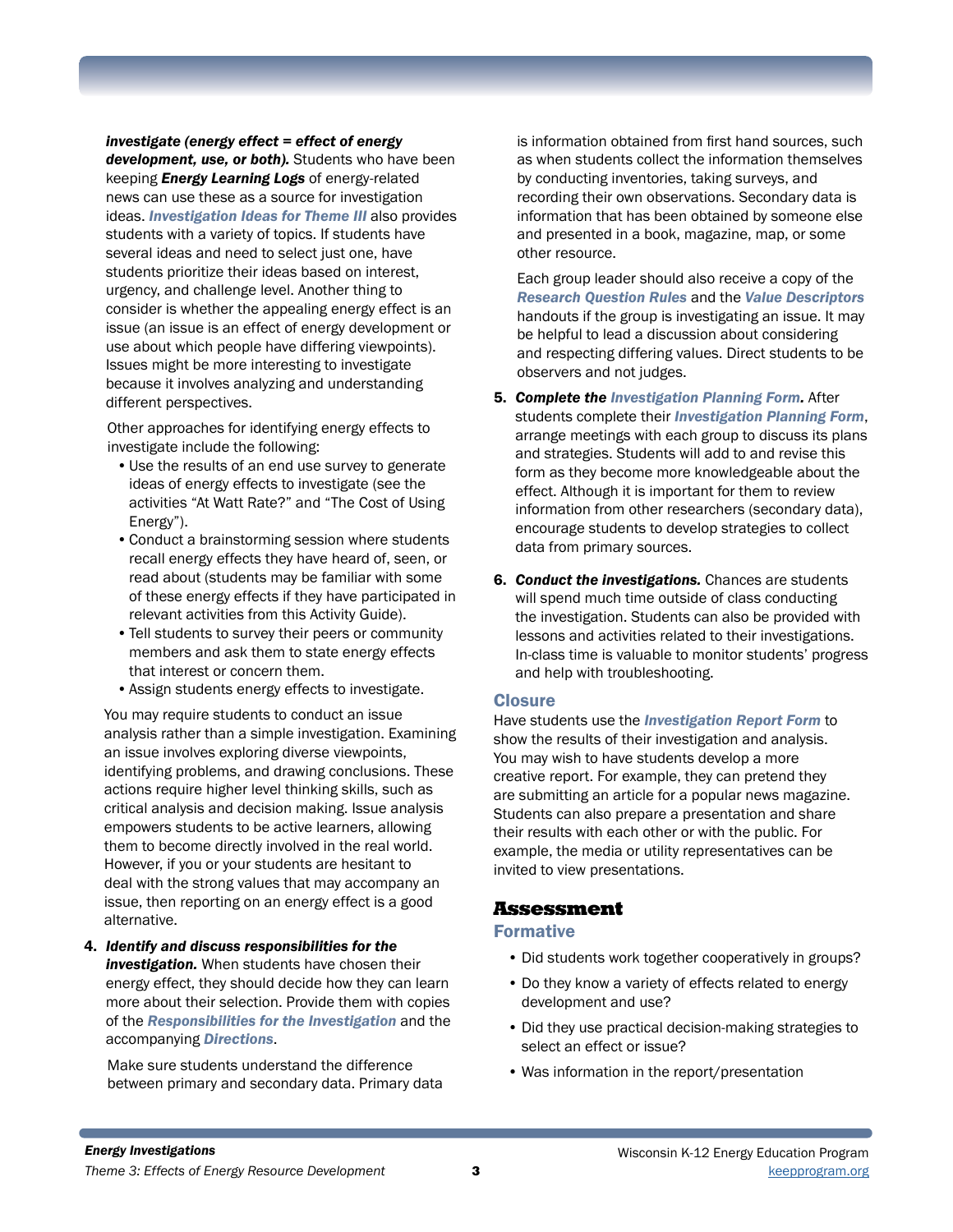presented clearly and accurately?

#### **Summative**

- See *Evaluation Criteria* for investigating and reporting on an effect of energy resource development and use.
- Groups can evaluate the cooperation and responsibility of members.

### Credits

*Value Descriptors* (p. 34) and *Research Question Rules* (p. 60) from Hungerford, Harold R., Ralph A. Litherland, R. Ben Peyton, John M. Ramsey, and Trudi L. Volk. in I*nvestigating and Evaluating Environmental Issues and Actions: Skill Development Program.* Champaign, Ill.: Stipes Publishing L.L.C., 1996. Used by permission. All rights reserved.

© 2020 Wisconsin Center for Environmental Education

The Wisconsin K-12 Energy Education Program is supported through funding from



Wisconsin K-12 Energy Education Program (KEEP) **College of Natural Resources University of Wisconsin-Stevens Point** 











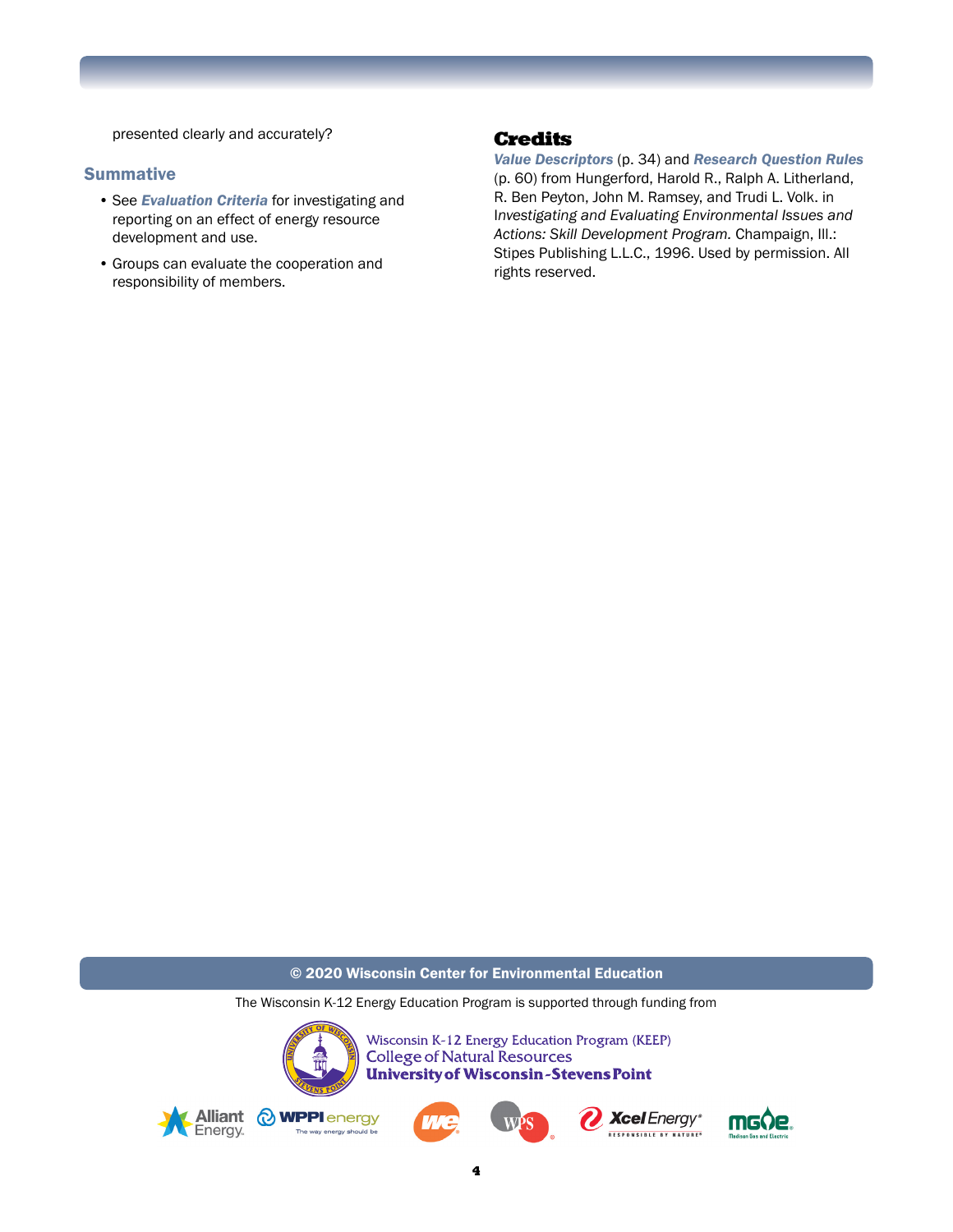#### © 2020 Wisconsin Center for Environmental Education

The Wisconsin K-12 Energy Education Program is supported through funding from

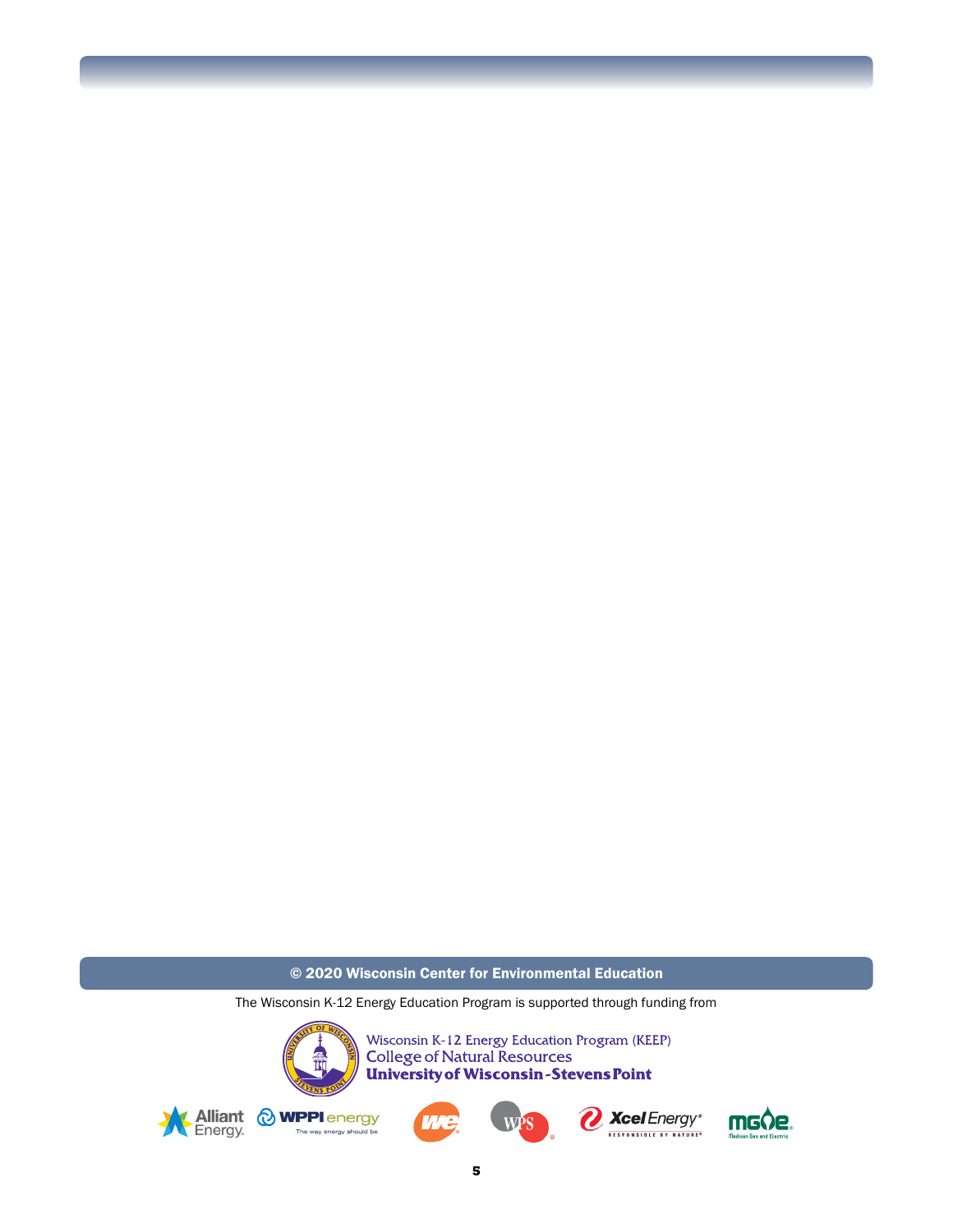# Energy Learning Log

Energy Learning Logs are similar to portfolios and are used for projects within the performance standard activities. Use an Energy Learning Log throughout the entire developmental process of students' learning about energy. An Energy Learning Log can be of any type, such as an accordion folder, a spiral or loose-leaf notebook, etc. Invite students to personalize the outside of their logs with drawn or cut-and-pasted illustrations relating to energy.

# Energy Learning Logs Can Be Used…

### …as a Vehicle for Pre-assessment

Prior to any instruction on energy, invite students to write about energy for 15 minutes or so. Emphasize that this is not a formal writing task. They should write down anything that comes to mind, keeping their pen or pencil to the paper at all times. If their mind is blank, suggest they write the word energy over and over again until they think of something related to energy, or they can write about why they can't think of anything related to energy. After students are done writing, ask them to summarize what they wrote by writing down three statements that they think they know about energy, and three questions that they have about energy. These questions can be discussed as a class, shared with the teacher on an individual basis, or kept private. At the end of the energy unit, have students revisit these questions and statements and answer or rewrite them as needed.

# …to Help Organize and Plan a Project

After students have been introduced to the purpose of a project, encourage them to use the Energy Learning Log as a planning and organizing tool. They can outline their objectives and identify what they need to acquire. The log can be used to collect background information and reference materials such as journal articles and interview results. This is one reason why a large three-ring binder or accordion folder serves as a good log.

The system students use to organize the information they collect provides insights into their thought processes. Have students construct outlines or concept maps that diagram their arrangements. This allows you a good opportunity to evaluate their work in progress. Assist them by identifying new categories or suggesting ways they can narrow their scope.

# …as a Reflective Tool and to Monitor Progress

Use the Energy Learning Log to link different energy concepts students have learned. When students are learning new concepts, encourage them to refer to previous information.

Allow time at the end of each energy education activity for students to summarize and interpret what they experienced. They should view these writing opportunities as a means to express their personal insights. They are striving to make the energy activity meaningful and to apply it to their own lives. By relating what they have observed in their own words, students will discover gaps that need to be filled, make connections among existing thoughts, and raise questions that require further exploration.

Students may wish to use parts of the log as a diary. They can record their personal reflections, wishes, and frustrations in a special section of the log, in code, or in a separate journal. In some cases, this section will be designated as writing not to be viewed by the teacher.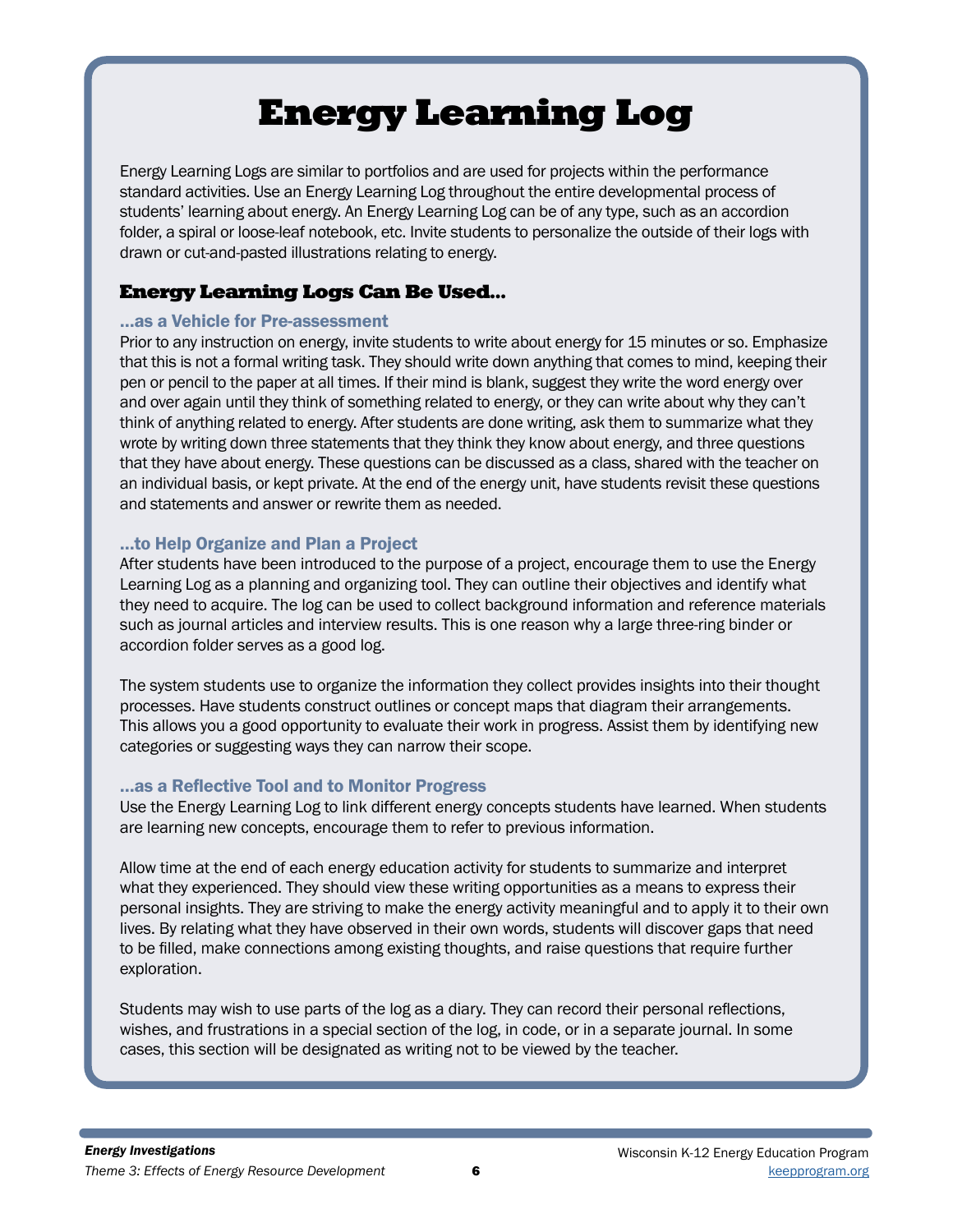# Energy Learning Log

### …to Report and Evaluate Results

An Energy Learning Log can be used to document the results of a project or activity, or it can be the project. Actual samples of student work can be part of the log. Samples include artwork, videos, poetry, draft writings, calculations, and test results. One strategy involves having students use the log to show what they think is their best work. Reflective questions should accompany this presentation. For example, students can be asked to explain why they think this is their best work, what they did to make the project successful, what they would do differently, and how this applies to their overall development as a current and future energy consumer.

If the log itself is graded, one or more of the following criteria can be used: accuracy of content, creativity, originality, evidence of increased knowledge about energy, thorough expression of attitudes toward energy, completeness, etc. It is best to present these criteria to students before they initiate their log work; then they will know what they should achieve. These criteria can be adapted into a rubric evaluation form (see Converting KEEP's Assessment Ideas into Rubrics).

#### Resources

Barrow, Lloyd. "A Portfolio of Learning." *Science and Children* 31, no. 3 (1993):38-39.

Belanoff, Pat, and Marcia Dickson, editors. *Portfolios: Process and Product*. Portsmouth, N.H.: Boynton/

Cook Publishers, Inc., 1991.

Benjamin, Carol Lea. *Writing for Kids*. New York: T. Y. Crowell, 1985.

Cole, Donna J., Charles W. Ryan, and Fran Kick. *Portfolios across the Curriculum and Beyond*. Thousand Oaks, Calif.: Corwin Press, Inc., 1995.

The Watercourse and Western Regional Environmental Education Council. "Water Log" pp. 19–22 in *Project WET Curriculum and Activity Guide*. Bozeman, Mont.: The Watercourse and the Western Regional Environmental Education Council (WREEC), 1995.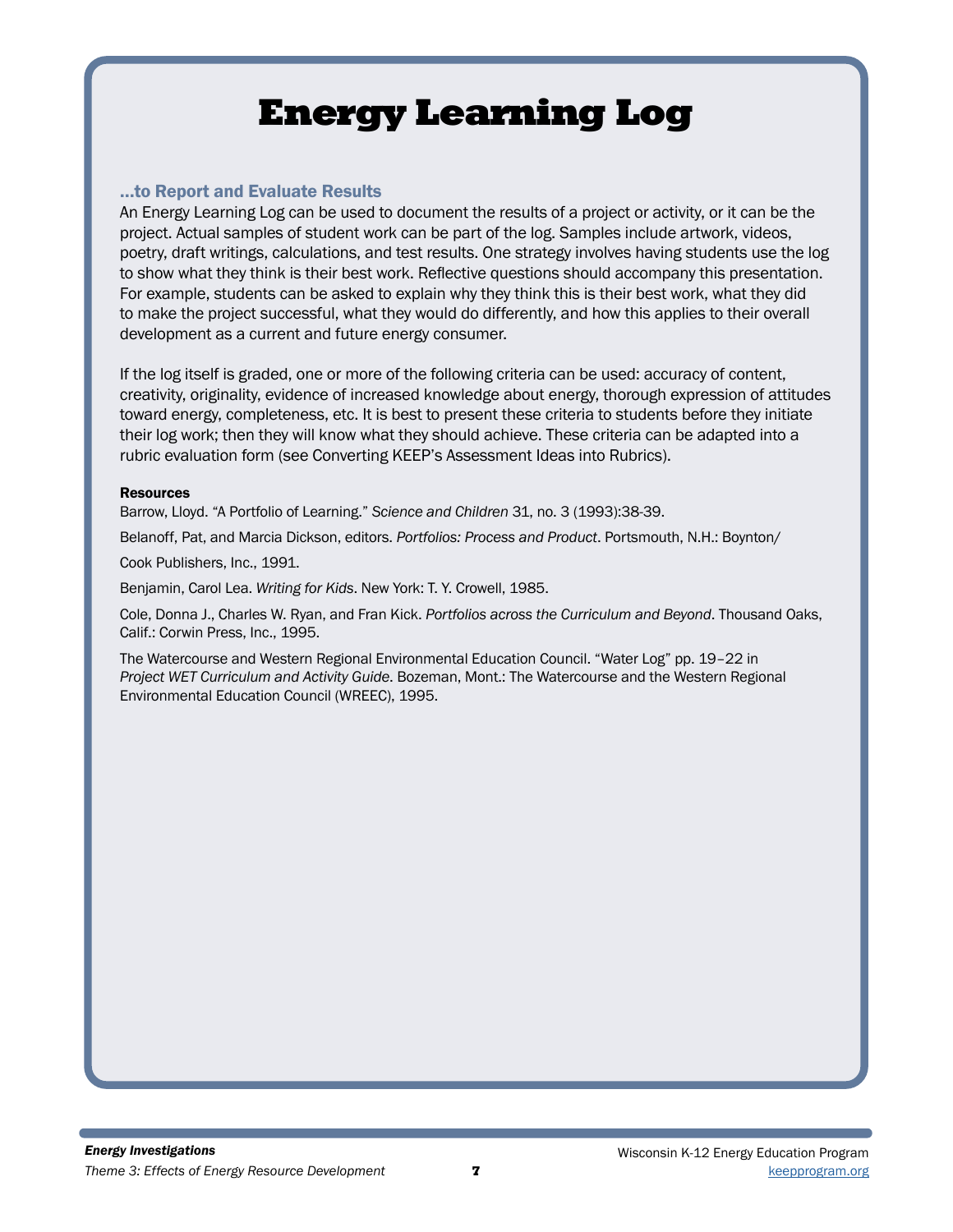# Investigation Planning Form

Group Members' Names **Responsibility** 

What effect of energy development (or energy use or both) are you going to investigate?

Is this effect an issue? Explain why or why not. (NOTE: It may be recommended or required that you investigate an issue.)

Write the research question(s) that will guide your investigation.

Before you begin your investigation, summarize what you currently know about this effect and indicate if any of this information comes from class activities.

If it is an issue, summarize what you think are the differing viewpoints.

How do you plan to conduct the investigation? (Describe strategies you plan to use, such as library searches, Internet searches, letters to professionals, interviews, and surveys.)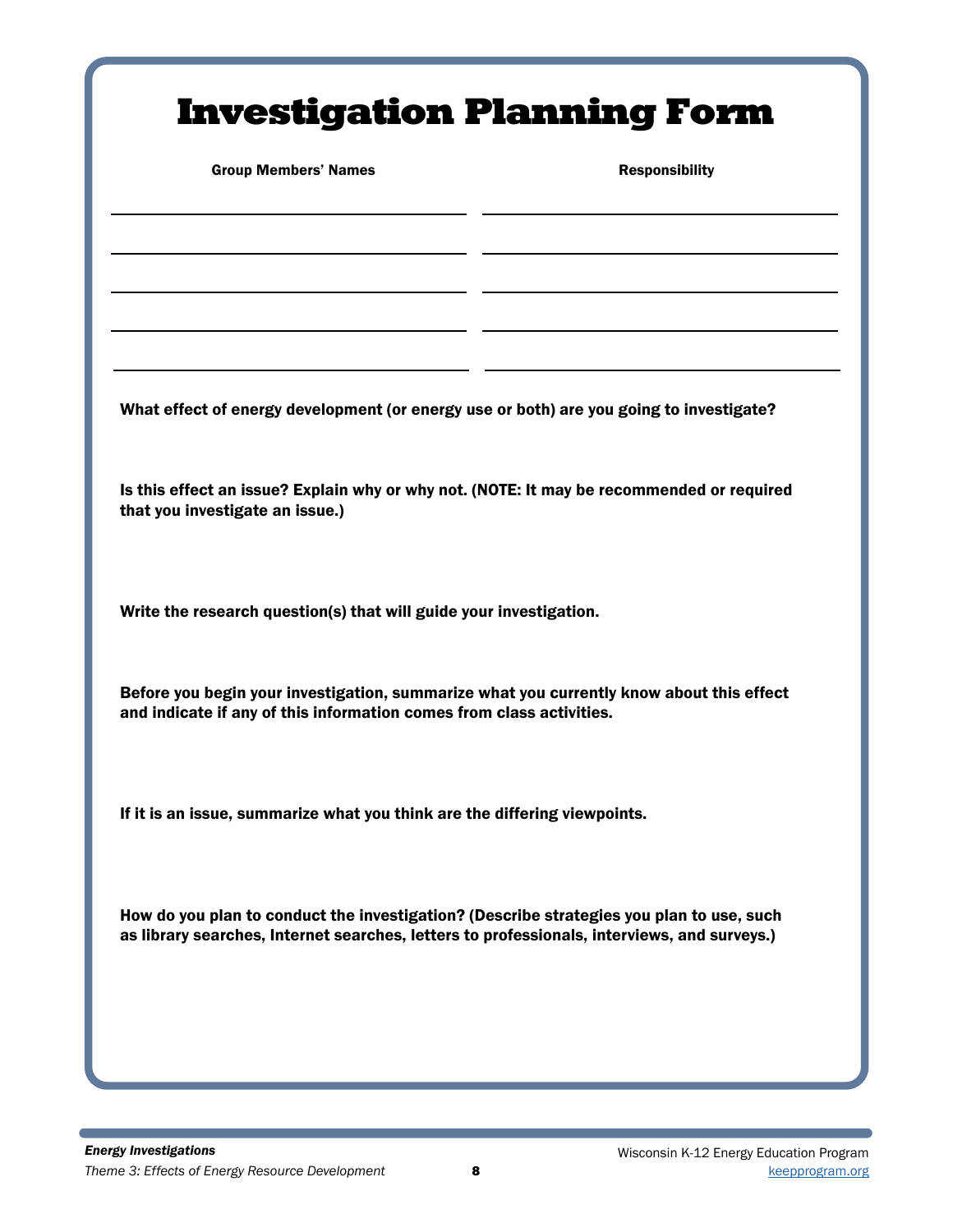# Responsibilities for the Investigation

# Purpose

To investigate an effect of energy resource development, use, or both (subsequently shortened to the term energy effect). Investigations entail looking into the history of the energy effect (what contributed to its existence), observing and recording current characteristics of the energy effect, and—for issue analysis—identifying and analyzing how people view the energy effect.

# Responsibilities Involved in Completing an Investigation

These are possible jobs related to an investigation. Your group or teacher may have variations to these tasks. One or more students can be responsible for each of the following roles.

Leader: The leader directs the group and makes sure the tasks are completed. Specific responsibilities include development of research questions, interpreting facts and data, drawing conclusions, and preparing the final report. All these responsibilities are accomplished with the assistance of other group members.

Manager: The manager is responsible for organizing the researched information (such as maintaining the Energy Learning Log). The manager works closely with other group members to keep track of what has been and needs to be learned.

**Researchers:** The researchers help develop the research question(s) and work with the leader and manager to decide what information is needed. They plan strategies for gathering facts and data. They should collect data that is both primary (firsthand) and secondary (obtained from other resources). Depending on the needs of the project, they might conduct inventories, organize environmental monitoring tests, or design questionnaires. They work closely with the leader and manager to interpret the data. They design graphic representations of the results and meet with the manager to decide how to arrange the information.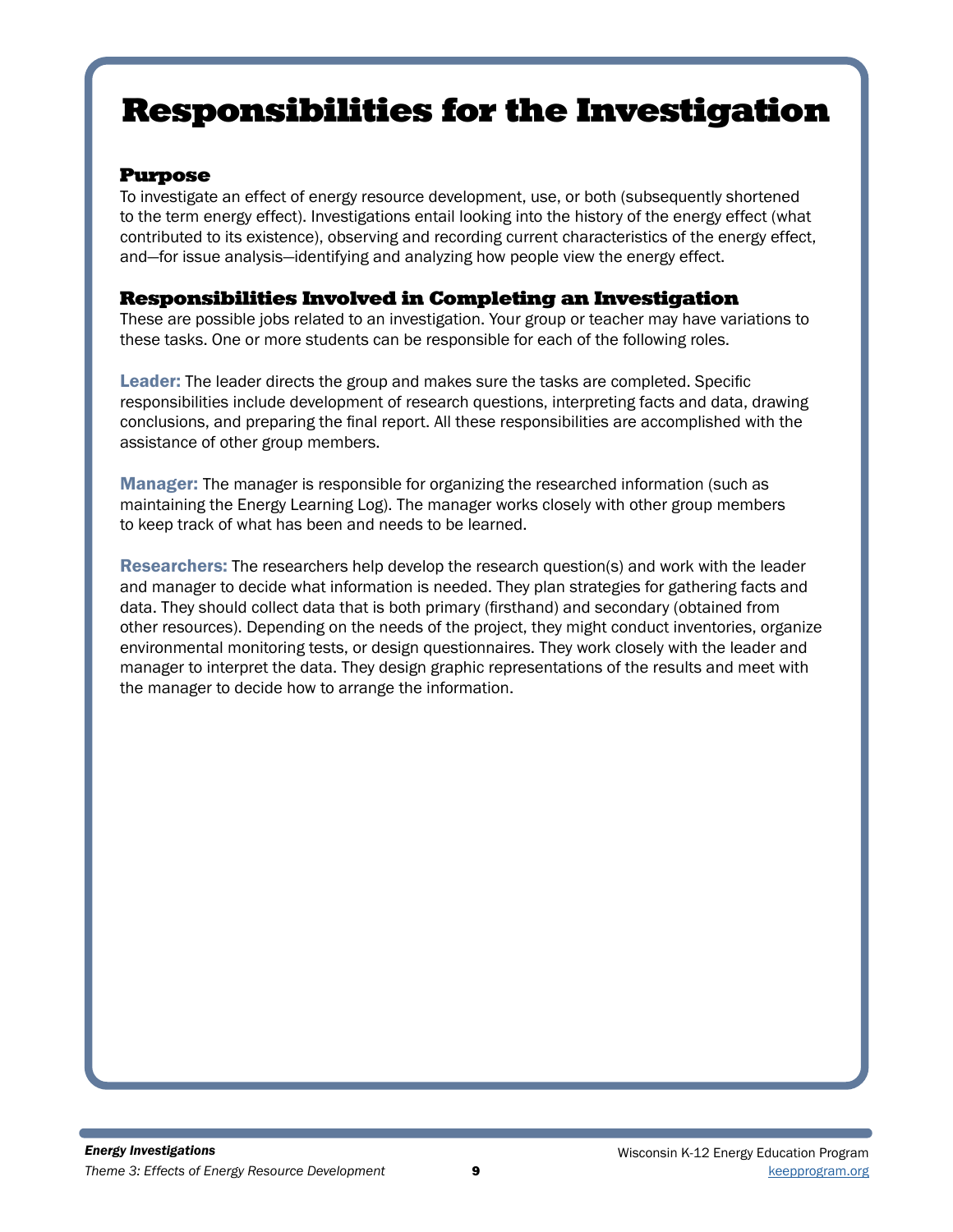# Directions

# Leader of the Investigation

# Developing Research Questions

A research question is important because it provides direction and boundaries to your investigation. You may need only one question for your investigation or you may need a few. Limit your questions to five. See *Research Question Rules* to help you design your question(s). Before you develop your research question(s), it may be helpful to read a few articles or talk with some experts to gain a basic knowledge of the energy effect.

# Special Considerations When Also Conducting an Issue Analysis

Identifying different viewpoints is an important step. Make sure your investigation considers as many viewpoints as possible. See the Value Descriptors handout for lists and descriptions of values.

# Drawing Conclusions

The conclusion summarizes what you discovered during the investigation. The conclusion should provide answers or responses to each of the research questions. Try to avoid expressing opinions here; allow the person who reads or hears your report to form his or her own view. In many cases, the data you present will speak for itself. If you analyzed an issue and have any suggestions for resolving the issue, you can describe your recommendations here, but your teacher may instruct you not to include them in the report.

# Preparing the Final Report

See Investigation Report Form for contents of the report. The report should be very neat, wellwritten, organized, and pleasing to the eye. Your teacher may also require a presentation.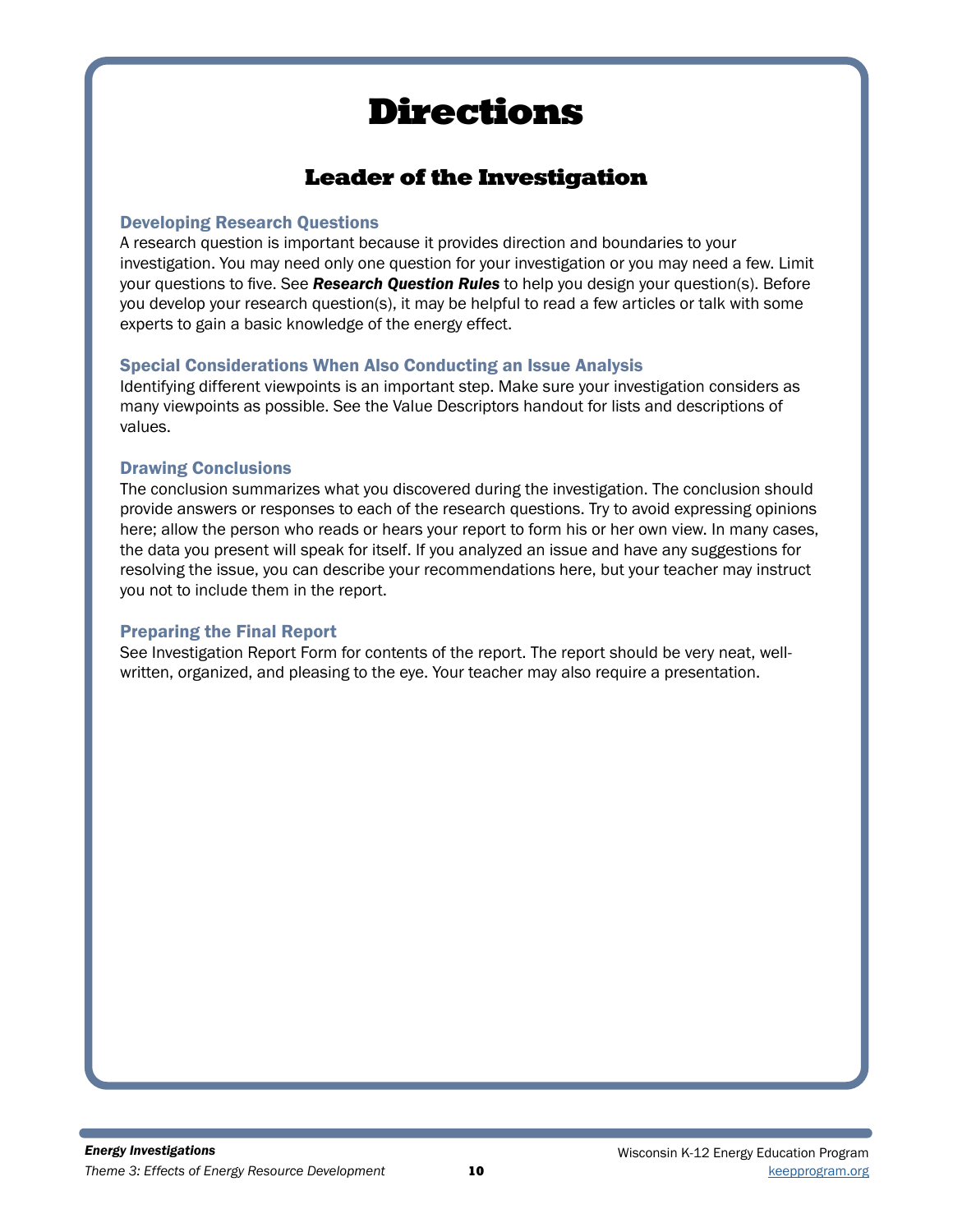# Directions

# Manager of the Investigation

You need to be able to quickly find what you have learned so you can reference or cite the information. Keeping track of what you know and don't know avoids repetition of tasks and helps guide the project.

Develop a portfolio such as an *Energy Learning Log* or a catalog system to record and arrange your notes. There are many approaches to arranging your portfolio. You can have a section for each research question, with each section having subsections such as Background, Methods of Research, Results, and Conclusions. There can also be pages for keeping notes, progress reports, letters, illustrations, charts, and so forth. Eventually, essential information will be organized into a report.

# Special Considerations for Issue Analysis

If you are analyzing an issue, the researchers will be collecting information about people's viewpoints. You may want to develop a classification system for categorizing the different viewpoints (see table below). Narrow the viewpoints to five or less to make the project more manageable (see *Value Descriptors*).

| <b>Person or Group</b> | <b>Viewpoint or Position</b> | <b>Value</b> |  |  |
|------------------------|------------------------------|--------------|--|--|
|                        |                              |              |  |  |
|                        |                              |              |  |  |
|                        |                              |              |  |  |
|                        |                              |              |  |  |
|                        |                              |              |  |  |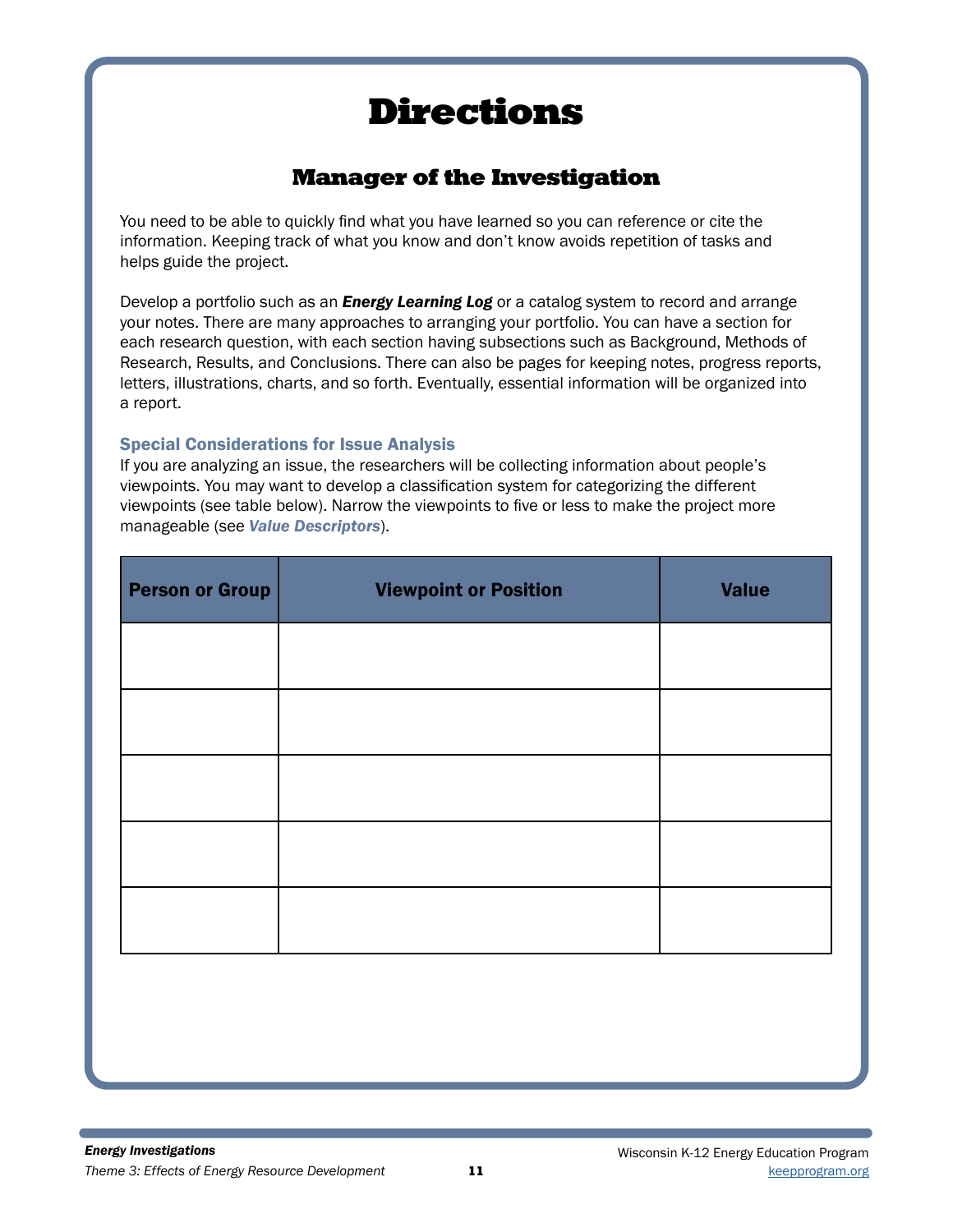# Directions

# Researchers of the Investigation

The following are several approaches to getting background information on an energy effect or issue. Always keep your research question in mind as you work. Continually ask yourself, Will this information help answer the research question? What else do I need to know to answer the research question?

# Class Activities

Your teacher may have you participate in class activities that are relevant to the energy effect or issue you are investigating.

# Literature Review (Secondary Data)

You can get background information about the effect from reading printed materials such as encyclopedias, text- books, reference books, magazines, and newspapers. The Internet often has information about energy-related topics. Continually summarize what you read to determine how it applies to what you already know. Remember to stay focused and limit your search to facts and data relevant to your research question. Try to find similarities and common themes among your readings. See if you can identify three to five main points for each article. If you are studying an issue, analyze what you read to see if there is a viewpoint expressed. Use the *Value Descriptors* to categorize these viewpoints.

# Firsthand Data (Primary Data)

Whether you are investigating an energy effect or analyzing an issue, it is interesting to find out information first hand, especially if you are studying a local effect or issue. Your teacher may have copies of surveys or survey ideas you can use to collect data. Other contacts include the local utility, Focus on Energy, the Wisconsin Office of Energy Innovation, and the Department of Energy. Your teacher may provide a list of other resources.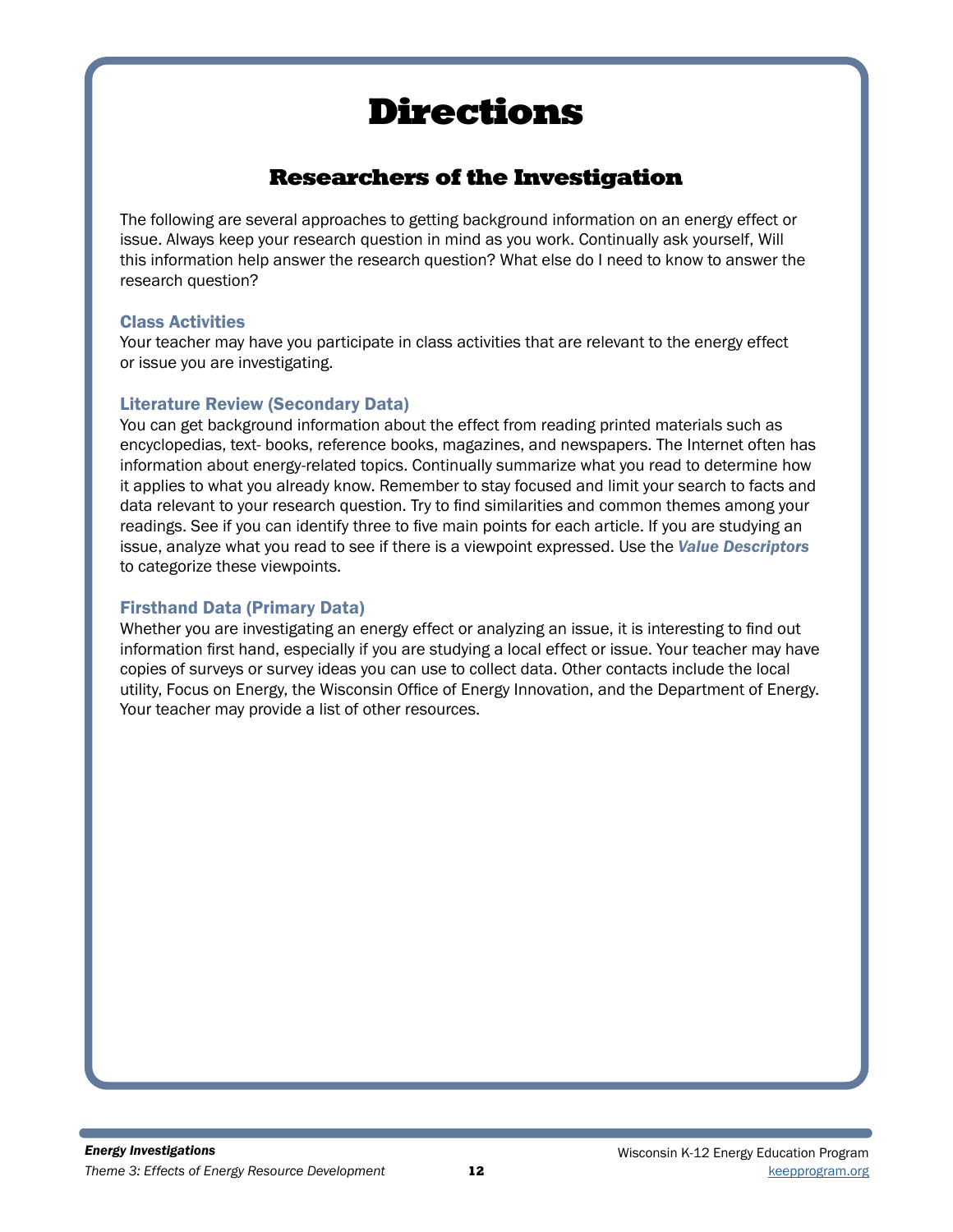# Research Question Rules

There are several important rules for writing research questions for investigations.

# Research questions…

- are always stated in question form.
- avoid simple yes or no responses by beginning with phrases such as "To what extent" and "In what ways." For example: To what extent are people willing to spend extra money for compact fluorescent light bulbs? In what ways has the vegetation around the student parking lot been affected by automobile air emissions?
- always indicate a population or area. The population refers to a group on which the research question is focused (high school students, power plant employees, snail darters, etc.). The area refers to the geographic area in which the data will be collected (the city of Eagle River, Southeastern Wisconsin, Green Bay West High School, etc.). for this project are always derived from and related to an effect of energy development or use.
- specify the variables to be measured when possible. A variable is a given factor or condition (e.g., number of cars, location, number of people in a car, time, etc.). The following research question specifies the variable to be measured: How many cars traveling through the intersection of Main Street and Michigan Avenue in the city of Stevens Point in Wisconsin have more than one person in them during morning and evening rush hour traffic?
- specify a relationship between two variables if possible. The following question seeks to find the extent that one variable (such as gender) affects or relates to another variable (amount of time spent in the shower): Do male or female high school students spend more time in the shower?
- for this project are important in a social and environmental sense. For example, they contribute to an understanding of how energy resource development and use affects our lives, financial security, culture, government, and environment.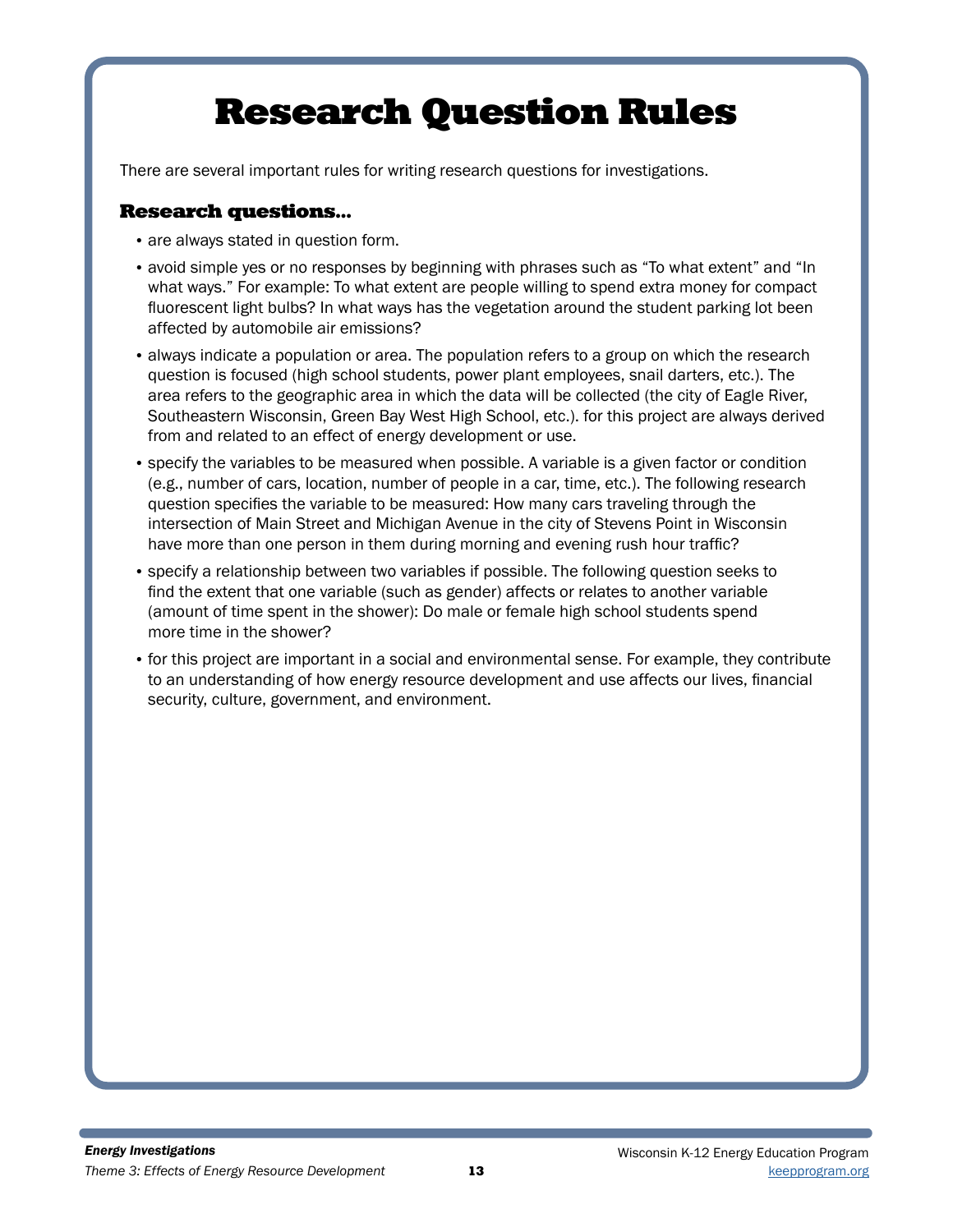# Value Descriptors

The purpose of an issue analysis is to identify values and analyze how they contribute to the issue. There are many reasons people think and feel the way they do. One factor is their personal values. Values are the worth or importance someone attributes to something or someone else.

The descriptors listed below may be helpful as you analyze issues. These statements attempt to name and define values that might be held by individuals. The definitions, as well as the list itself, should not be considered complete. They are simply tools to help you in the complex task of identifying values.

| <b>Value</b>    | Description: The appreciation of, or focus upon                                      |
|-----------------|--------------------------------------------------------------------------------------|
| Aesthetic       | form, composition, and color through human senses.                                   |
| Economic        | the use and exchange of money, materials, and/or services.                           |
| Ecological      | natural biological systems and principles.                                           |
| Educational     | the accumulation, use, and communication of knowledge.                               |
| Egocentric      | self-centered needs and fulfillment.                                                 |
| Ethical/Moral   | present and future human responsibilities, rights and wrongs, and ethical standards. |
| Ethnocentric    | the fulfillment of ethic/cultural goals.                                             |
| Health & Safety | the maintenance of positive human physical conditions.                               |
| Legal           | national, state, or local laws; law enforcement; law suits.                          |
| Political       | the activities, functions, and policies of governments and their agents.             |
| Recreational    | human leisure activities.                                                            |
| Religious       | the use of belief systems based on faith or dogma.                                   |
| Scientific      | the process of empirical research; knowledge gained by systematic study.             |
| Social          | shared human empathy, feelings, and status.                                          |
| Technological   | the use of technology for human/societal goals.                                      |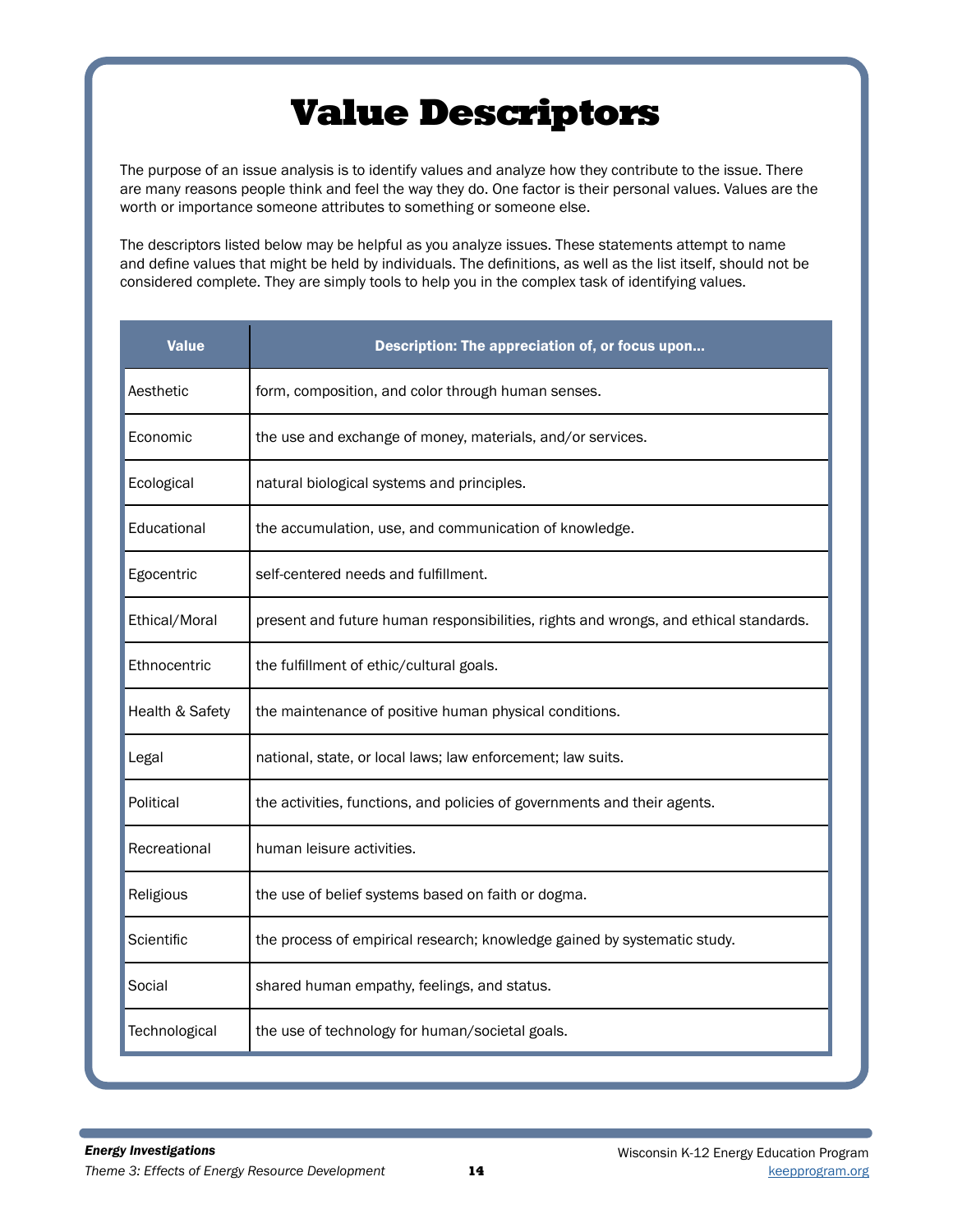# Investigation Report Form

Group Members' Names **Responsibility** 

Title of Your Investigation **contains the Contract Oriental Contract Contract Contract Control** 

Research Question(s)

**Background Information** (Attach additional pages as needed. Describe key points based on your literature review and other research strategies.)

If you conducted an issue analysis, complete Table below.

| <b>Person or Group</b> | <b>Viewpoint or Position</b> | <b>Value</b> |  |
|------------------------|------------------------------|--------------|--|
|                        |                              |              |  |
|                        |                              |              |  |
|                        |                              |              |  |
|                        |                              |              |  |
|                        |                              |              |  |

Methods for Obtaining Firsthand Data (Describe how you obtained data, such as interviews, surveys, opinionnaires, etc.)

Results (Describe what you learned from your firsthand data)

**Conclusions**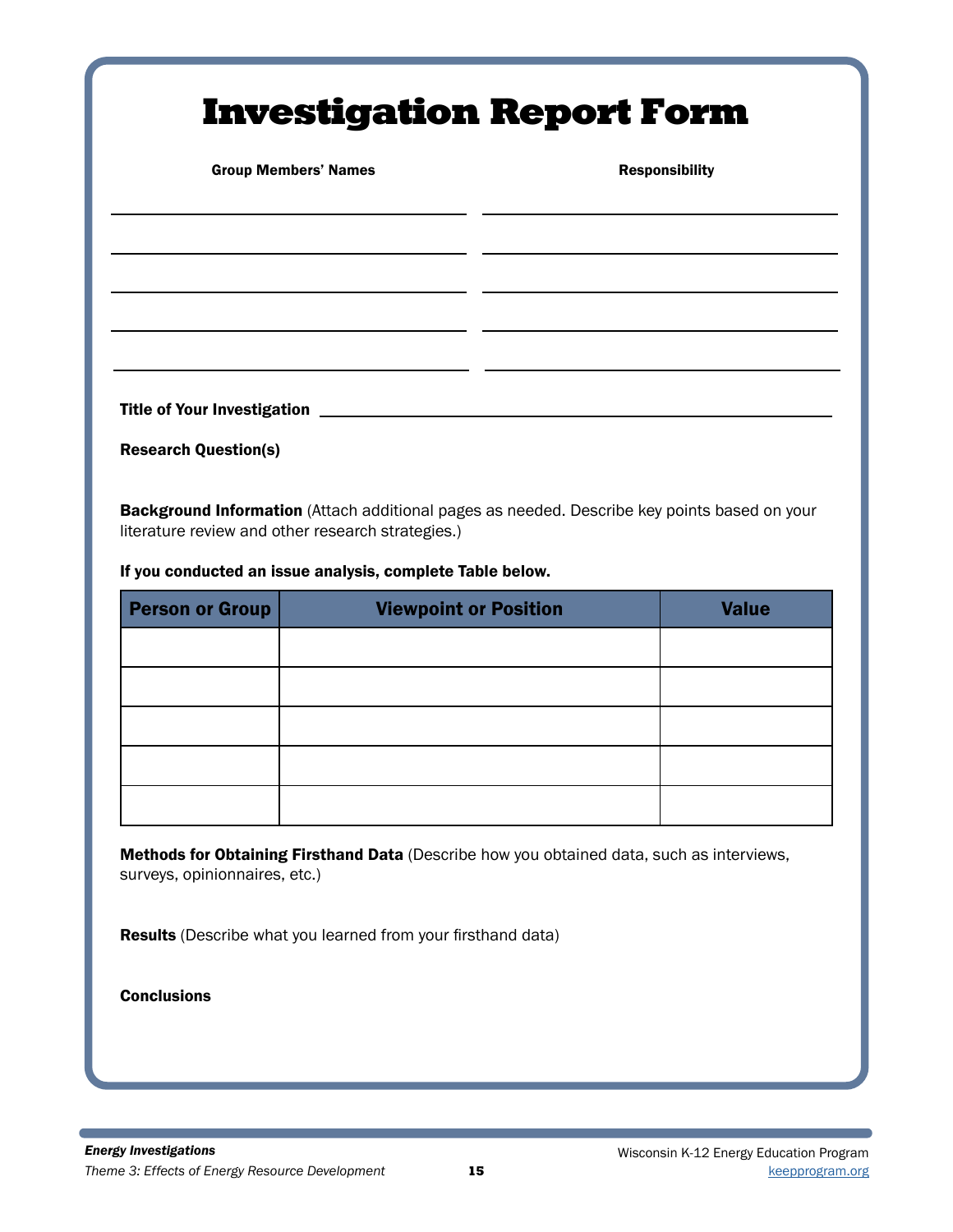| <b>Evaluation Criteria</b><br>Investigating and Reporting on an Effect of Energy Resource Development and Use |                                 |              |                 |                                    |  |  |
|---------------------------------------------------------------------------------------------------------------|---------------------------------|--------------|-----------------|------------------------------------|--|--|
| <b>Investigation and Report Title _____</b>                                                                   |                                 |              |                 |                                    |  |  |
| <b>Group Members' Names</b>                                                                                   | <b>Responsibility</b>           |              |                 |                                    |  |  |
|                                                                                                               |                                 |              |                 |                                    |  |  |
|                                                                                                               |                                 |              |                 |                                    |  |  |
|                                                                                                               |                                 |              |                 |                                    |  |  |
|                                                                                                               |                                 |              |                 |                                    |  |  |
| <b>Planning the Investigation</b>                                                                             |                                 |              |                 |                                    |  |  |
| Topic of investigation is an effect of energy development,<br>use, or both.                                   | <b>Strongly</b><br><b>Agree</b> | <b>Agree</b> | <b>Disagree</b> | <b>Strongly</b><br><b>Disagree</b> |  |  |
| The research question(s) provided guidance to the<br>investigation.                                           | <b>Strongly</b><br>Agree        | Agree        | <b>Disagree</b> | <b>Strongly</b><br><b>Disagree</b> |  |  |
| <b>Research Process</b>                                                                                       |                                 |              |                 |                                    |  |  |
| Approaches used to collect background information were<br>effective.                                          | <b>Strongly</b><br><b>Agree</b> | Agree        | <b>Disagree</b> | <b>Strongly</b><br><b>Disagree</b> |  |  |
| Practical strategies were used to collect first-hand data.                                                    | <b>Strongly</b><br><b>Agree</b> | <b>Agree</b> | <b>Disagree</b> | <b>Strongly</b><br><b>Disagree</b> |  |  |
| A systematic approach was used to organize the researched<br>information.                                     | <b>Strongly</b><br><b>Agree</b> | <b>Agree</b> | <b>Disagree</b> | <b>Strongly</b><br><b>Disagree</b> |  |  |
| <b>Final Report</b>                                                                                           |                                 |              |                 |                                    |  |  |
| Background information is well written, thorough, and accurate.                                               | <b>Strongly</b><br><b>Agree</b> | <b>Agree</b> | <b>Disagree</b> | <b>Strongly</b><br><b>Disagree</b> |  |  |
| The results of the investigation were clearly written and well<br>organized.                                  | <b>Strongly</b><br><b>Agree</b> | <b>Agree</b> | <b>Disagree</b> | <b>Strongly</b><br><b>Disagree</b> |  |  |
| Accurate and logical conclusions that addressed the research<br>questions were made.                          | <b>Strongly</b><br><b>Agree</b> | <b>Agree</b> | <b>Disagree</b> | <b>Strongly</b><br><b>Disagree</b> |  |  |
|                                                                                                               |                                 |              |                 |                                    |  |  |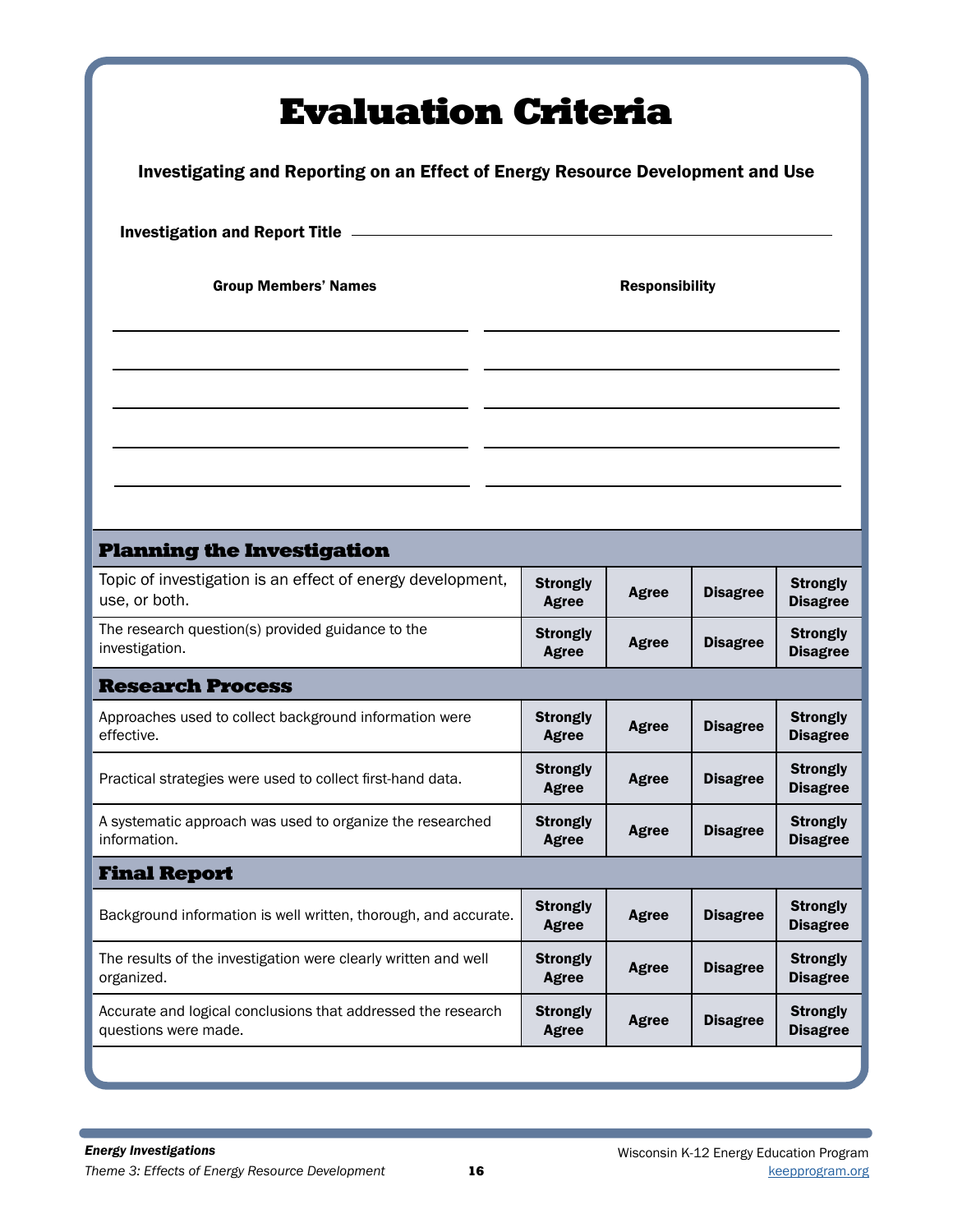# Investigation Ideas for Theme III

# Lifestyles

### Consumption Patterns

There are many ways to analyze how we use energy. One way is to conduct a home energy end use survey to find out how much energy you use. Doing a cost analysis on the results of your survey shows you what your energy practices cost. If you think your family is using energy wisely, find out what promotes this behavior. If you find that your home is wasting energy and money, survey family members to determine what they think about their current practices and what changes they would be willing to make.

Research how people in your community try to reduce their waste production. Observe if energy conservation is one reason why they do this.

#### Consumer Power

Create a cartoon strip that highlights the adventures of an energy-saving teenager. One of the hero's experiences can involve learning how conscientious shopping contributes to energy conservation. Every product uses energy during its manufacturing process. For example, illustrate how buying a durable product that is more expensive saves more energy than purchasing something that may break easily and has to be replaced.

Rank advertisements based on how well they influence or discourage energy conservation. Develop a chart or scale that shows the results of your ranking and the criteria you used. For example, do the ads promote impulsive shopping? Do they highlight energy-saving efforts such as reduced packaging?

### Consumption Trends

Research consumption trends in the United States for major products like automobiles, televisions, home computers, and appliances. Increased consumption of these products typically leads to increased energy consumption. Compare the consumption trends and energy production and consumption of the United States and another location such as Europe, Russia, China, or a developing nation.

# Energy and Shopping Costs

Energy plays a role in the production, manufacturing, and sale of everything we buy. Below are some topics to investigate to understand the relationship between shopping costs (consumerism) and energy.

- Compare natural raw materials to artificial materials. Which cost more to produce? Which cost more to dispose of or recycle?
- What kinds of product packaging are cost effective and nonpolluting? What is wrong with the packaging of many products today? Describe how the cost of packaging a product affects the cost of the product.
- There are hidden costs involved in many products. Describe all the costs, including energy, used in producing goods. What tips should consumers consider when purchasing products? What kinds of products and packaging should be avoided? How does the consumption of goods relate to economic issues?

### Fueling Our Entertainment

Design a survey related to energy use and entertainment. For example, you can determine the amount of television watched by teenagers in your school. How many of your friends use renewable batteries to power their computer games? What modes of travel do people use when on vacation?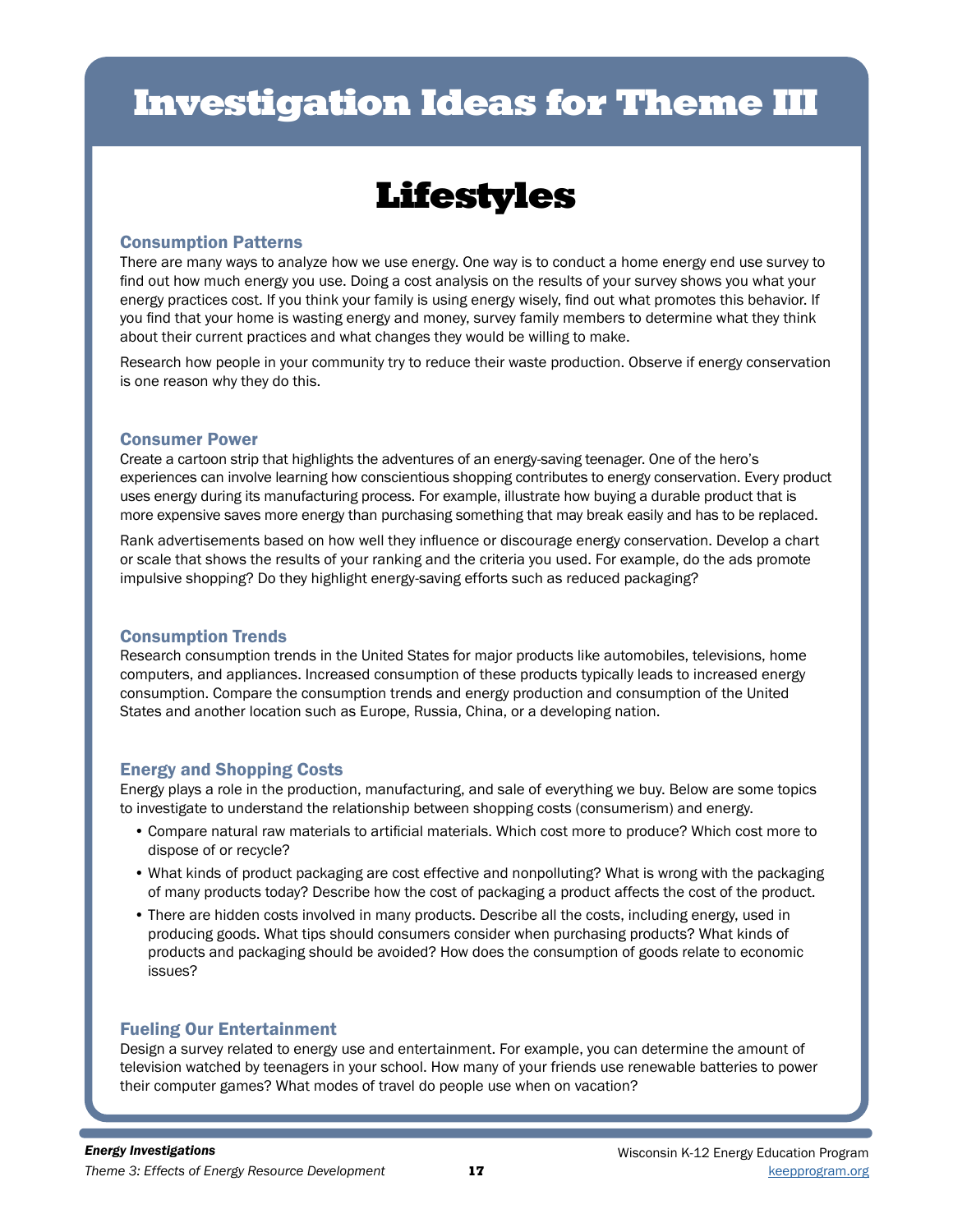# Energy and Transportation

Transportation has played an important role in the economic development of societies. Following are some topics to investigate to learn more about the relationship between energy and transportation.

- Explain how energy is important in the development of new modes of transportation.
- Describe the history of transportation, focusing on how energy relates to the design of new modes of transportation.
- Compare a variety of modes of transportation.
- Describe and contrast methods of traveling that are energy expensive and energy economical.
- What are the costs of gasoline today? What were the costs in the 1960s, 1970s, 1980s, and 1990s? How and why have the prices changed? What was the energy crisis of the 1970s? What impact did this event have on American society?
- Why do car designers consider energy costs when designing new methods of transportation? Explore the idea of energy efficiency in the auto industry.

### Traveling to and from School

Does your school have a parking problem? What about traffic congestion on streets near your school? Perhaps you want to learn about the potential for carpooling. There are many different investigations related to transportation. Simple tests, such as setting pieces of paper coated with petroleum jelly around your parking lot, provide insight into potential air pollution. Surveying students about how they get to school lets you know who uses cars, buses, and bicycles.



# Energy and Health and Safety

Research ways in which energy development and use positively and negatively affect human health and safety. There are some issues:

- Accidents and exposure associated with mining coal and uranium, drilling for oil and natural gas, building dams to harness hydroelectric power, and harvesting wood and biomass fuels
- Food preservation and nutritional health
- Exposure to air emissions from burning fossil fuels, biomass fuels, and wood
- Accidents related to transporting energy resources such as coal, oil, natural gas, and propane
- Benefits of home heating and cooling
- Safety issues associated with electricity and natural gas use
- Exposure to radiation from nuclear sources
- Advances in medicine, such as Xrays, ultrasound, and use of plastics

Compare and discuss the development and use of energy resources in terms of health and safety.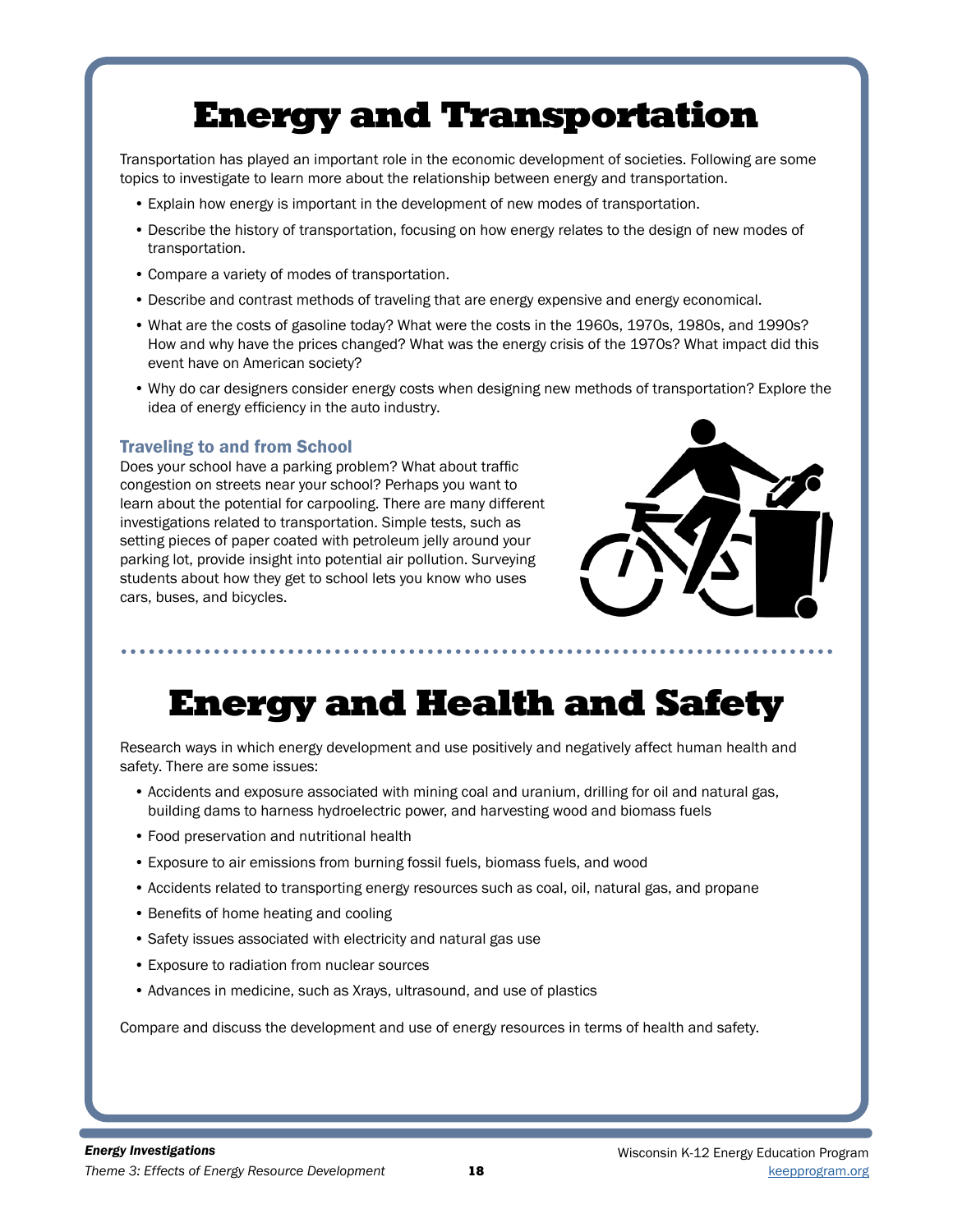# Energy and the Environment

#### Air Pollution

Conduct experiments to investigate various air pollutants or their sources. Some common activities are listed below. If you have an air quality monitoring station nearby, learn what tests they conduct.

- Put a white sock on exhaust pipes of different cars and compare emissions by looking at the gray scale of the socks. Caution: Make sure the car is cooled down before the sock is put on and removed. This activity should be conducted in an open area, and students should not stand near the car when it is running. When finished, place socks in plastic bags and dispose of properly.
- Compare the density of particulate matter as it comes out of different smokestacks. (Simple scales that classify the concentration of pollutants emitted from smokestacks can be purchased or designed.)
- Collect and compare particulate matter from different locations (such as a parking lot, windowsill, and kitchen counter) using a thin layer of petroleum jelly smeared onto a piece of white cardboard.
- Buy a carbon monoxide detector and test the air inside the school.

#### Warm Water

Power plants use water from lakes and rivers to remove the excess heat produced when the power plants generate electricity. Research how the warmed water released by power plants affects a lake or river. What does it do to fish and other aquatic life? Could power plants be built near small lakes? How many power plants could one river or lake have next to it? Might the distance between power plants along a river be important?

#### Oil Spills

Simulate cleaning up an oil spill. First, pour a small amount of oil into a bowl of water. Add rocks to demonstrate oil coating land surfaces. Provide samples of feathers and animal fur to show how oil affects marine life. Then find the most efficient way to contain and remove the oil. Some items that can be used include cotton, eyedroppers, baking soda, kitty litter, and detergent.

### Ozone Detection through Milkweed Bio-Monitoring

Check the ozone in your area by participating in a bio-monitoring project. This type of study involves growing or locating milkweed plants and collecting data about their health. Through careful planting and placement of ozonesensitive plants such as milkweed, you can determine if unhealthy levels of ozone are present. Look for milkweed plants that are at least 50 feet from the road, and won't be mowed or walked on. Your study site should have at least 30 milkweed plants. (If you don't know what milkweed looks like, use a plant identification book or ask someone who knows.) It is often found in fields, meadows, and along roadsides. A mature



Ozone damaged milkweed leaf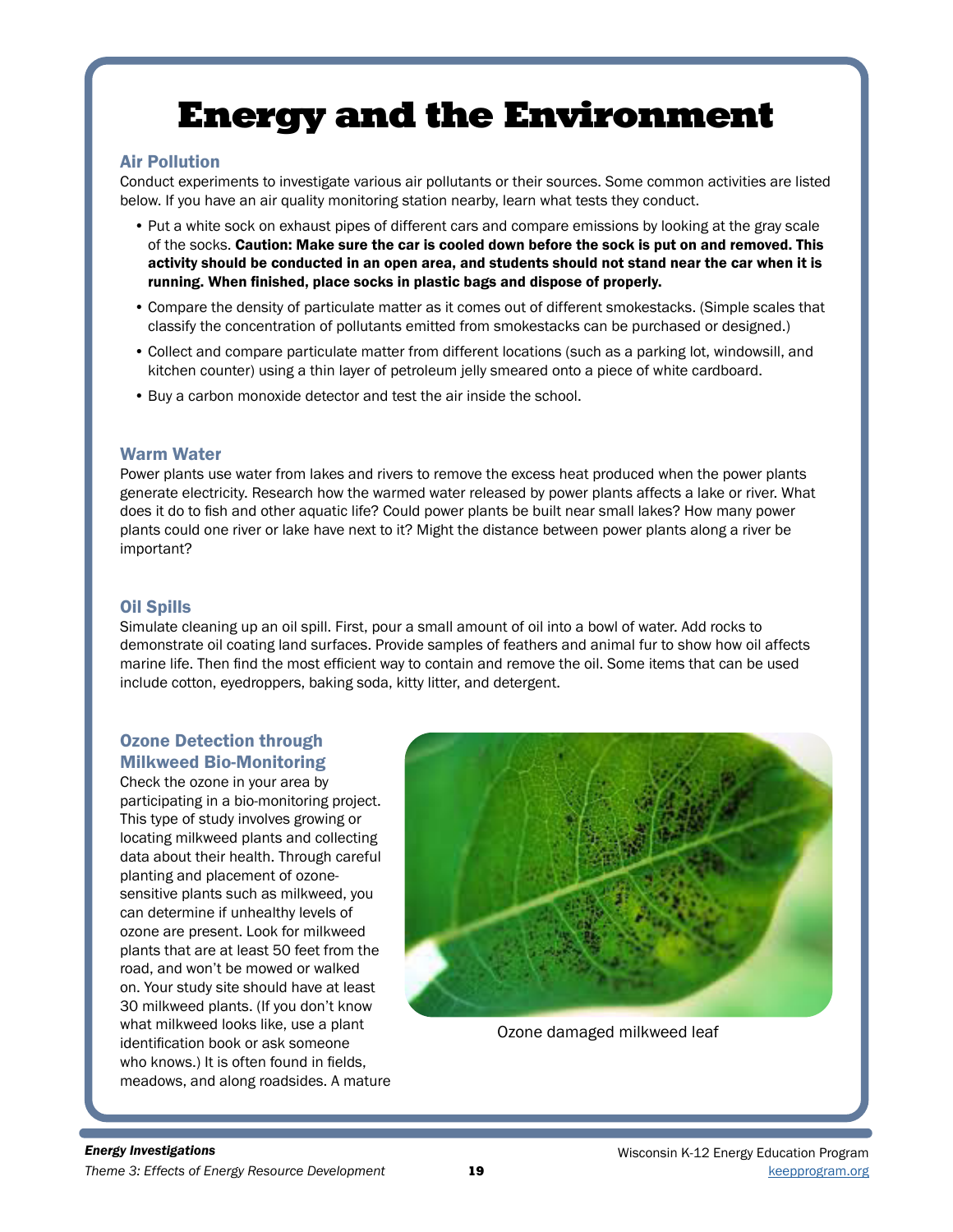plant is about a foot and a half tall with hairy leaves that are between two and ten inches long. If you pick a leaf from a milkweed plant, you will see a thick white sap ooze from the stem. Ozone damage can be seen by looking at the leaves. Injured leaves will have small dots or lesions, called stipples, on their upper surface. The amount of damage depends on the quantity of ozone in the air and the age and health of the plant. The Wisconsin Department of Natural Resources sponsors a [milkweed bio-monitoring project.](https://eekwi.org/teacher/milkweedmonitoring.htm)

#### Acid Rain

Test the pH of water in your area. Obtain some litmus paper or a pH monitor. Collect rainwater at different times of the year and keep a log of the pH. Contact another school from a different part of the state and have students do a similar study. Compare your results.



Investigate the effect of acid water on plants. Make "acid rain" by adding vinegar or lemon juice to

distilled water. Prepare solutions with different pH levels (e.g., 6, 5, 4). Sprout some fast-growing plants, such as alfalfa, and then water different plants with acid water. Make careful observations. Compare the condition of the plants to a control that is watered with plain distilled water.

#### Pollution Regulations I

Find out what Wisconsin is doing to prevent air pollution. Invite a local government agent to discuss Wisconsin laws and policies about air pollution. Ask a representative from a local utility or industry to discuss the methods they use to monitor and control emissions.

### Pollution Regulations II

Find out how successfully Wisconsin has reduced air pollution by analyzing changes in sulfur dioxide (SO2) emissions by the state's major electric utilities since 1980. Sulfur dioxide, one of the pollutants associated with the formation of acid rain, is produced by burning fossil fuels, especially coal. In an effort to address the problem of acid rain, the Wisconsin state legislature passed a law (1985 Wisconsin Act 296) in 1985. The law set a goal of 325,000 tons of sulfur dioxide emissions (from major electric utilities and other sources) by 1993. A graph showing Wisconsin coal use and sulfur dioxide emissions from 1980 to 2012 is shown on the next page.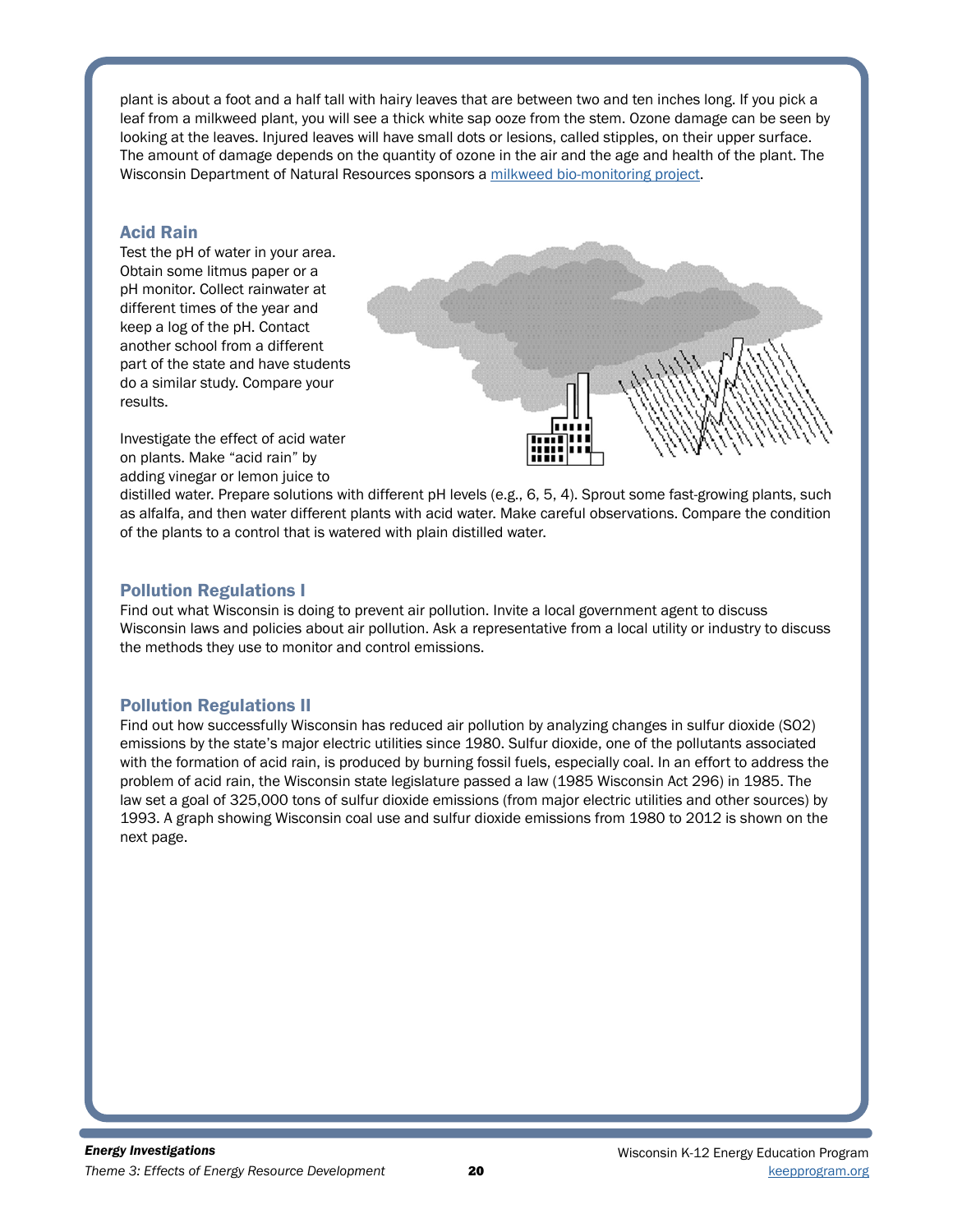

# **Questions**

- 1. How many tons of sulfur dioxide were produced in 1980?
- 2. How many tons of sulfur dioxide were produced in 2015?
- 3. What is the percent change in sulfur dioxide emissions from 1980 to 2015?
- 4. Did Wisconsin meet its sulfur dioxide emission goal for 1993? Has it been maintained since then?
- 5. By how many trillion Btus did coal use change from 1980 to 1993? Did coal use increase after 1993?
- 6. Comment on how changes in coal deliveries to Wisconsin power plants from different regions of the United States may be related to the decrease in sulfur dioxide emissions. Below is a table showing where Wisconsin got its coal between 1980 and 2010.

| <b>Coal Deliveries to Wisconsin (Thousands of Tons)</b> |        |        |        |        |  |  |  |  |
|---------------------------------------------------------|--------|--------|--------|--------|--|--|--|--|
| <b>Region of United States</b>                          | 1980   | 1990   | 2000   | 2010   |  |  |  |  |
| Eastern                                                 | 4,056  | 2,151  | 969    | 678    |  |  |  |  |
| Midwestern                                              | 3,842  | 3,029  | 221    | 186    |  |  |  |  |
| Western                                                 | 6.617  | 12,631 | 20,975 | 22,400 |  |  |  |  |
| Total                                                   | 14,515 | 17,811 | 22,165 | 22,263 |  |  |  |  |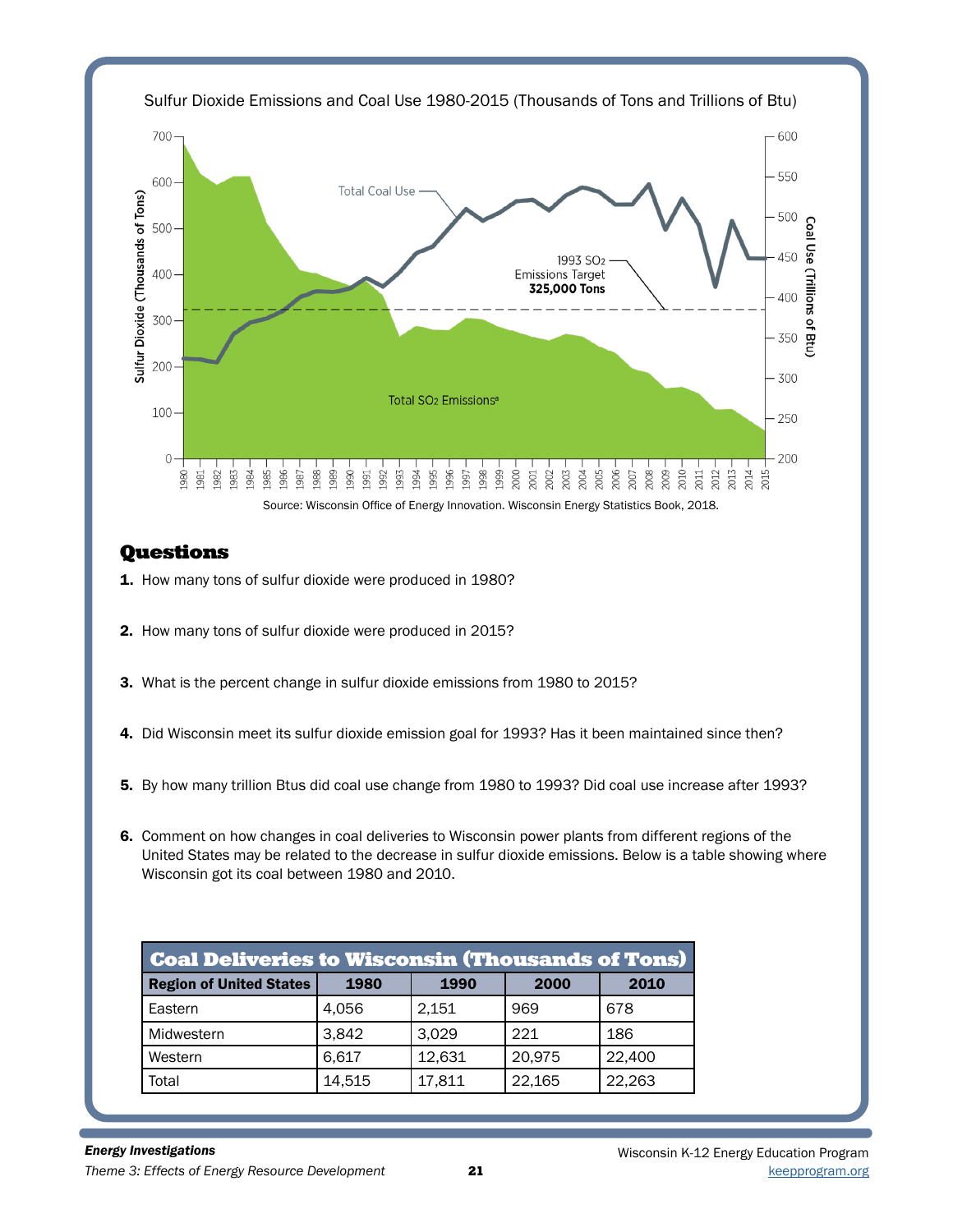# Energy and Economics

#### State Energy Budgets

Wisconsin imports all the fossil fuels it uses. Find out the yearly cost of importing fossil fuels. Does a significant part of the state budget go toward paying for energy? Where exactly does this money go?

### **Externalities**

Should the price of energy include the cost of environmental and health effects? Identify possible environmental and health effects of fossil fuel combustion. Who pays to fix or address these problems?

# Sociopolitical Issues

### Environmental Justice

"Energy for Everyone." Is this true? Does everyone in your community get the energy they need? What programs does your community have to help low-income residents? Are these programs effective? Interview government agencies to find out what they're doing to help. Talk to people who use these programs to learn what they think.

# The History of Hydropower in Wisconsin

Write a creative story about issues related to hydropower in Wisconsin's past. For example, you could investigate how hydropower helped industrialize the state. Another option is to dramatize some of the political debates surrounding the ownership and development of various hydropower plants.

# The Energy Crisis

Search for and compare energy-related advertisements that appeared in magazines and newspapers during the energy crisis (1973 to 1980) to those that appear today.

# Energy and Culture

# Energy and the Rise and Fall of Ancient Civilizations

. . . . . . . . . . . .

Choose an ancient civilization from the list below and become an expert on that culture's society and their use of energy. Remember to keep a running list of resources you use and create a bibliography.

Ancient Sumerians Ancient Atlantians Ancient Aztecs Ancient Mesopotamians Ancient Greeks Ancient Mayans Ancient Egyptians Ancient Romans Ancient Incas

Ancient Celts

Following are just a few research topics you can explore to learn the role that energy played in the success or downfall of these civilizations.